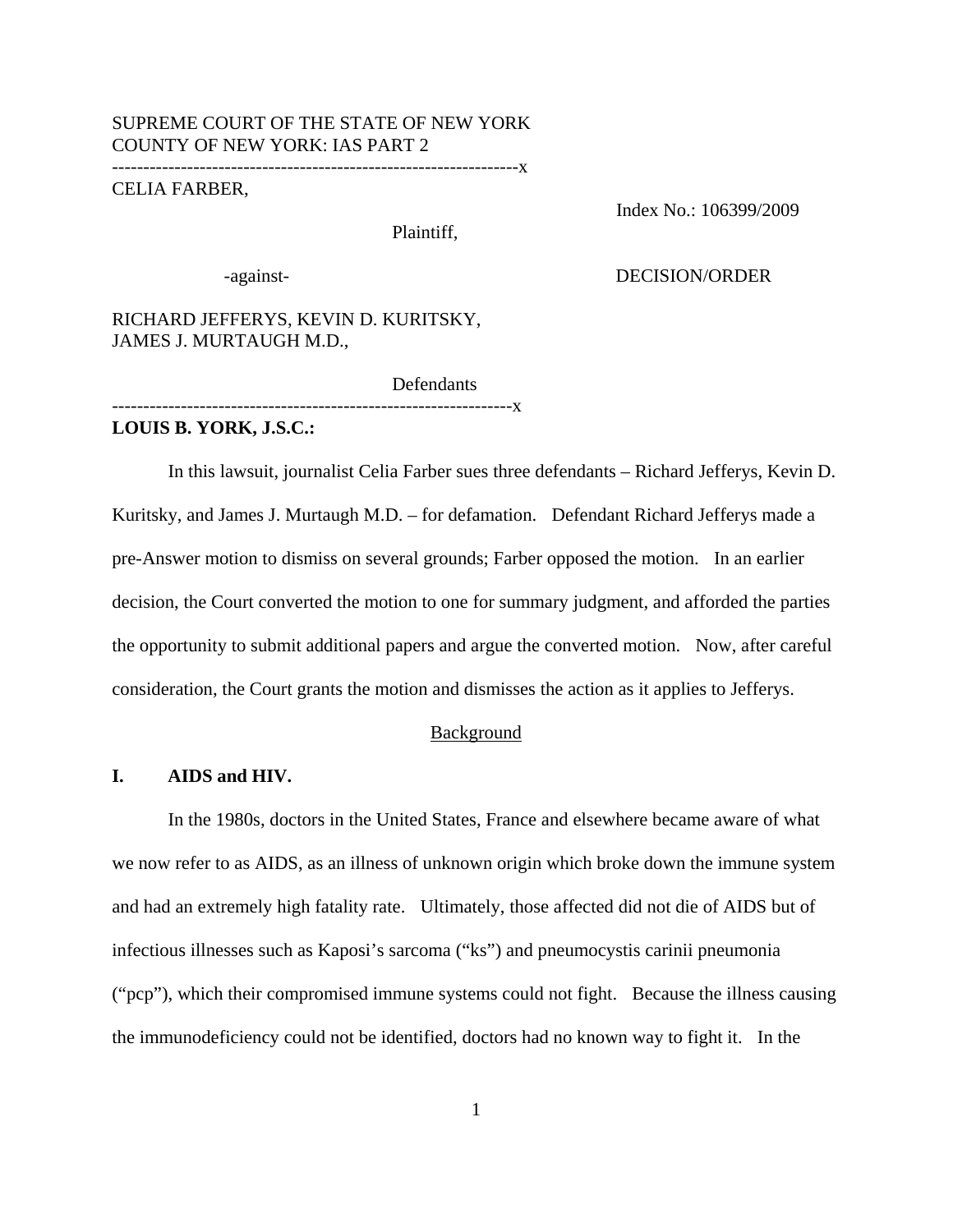United States the condition initially spread predominantly through the gay male community in California and New York, causing some medical researchers in this country to suspect that it was a virus which spread, at least in part, through sexual intercourse. Subsequently it was discovered that the condition had affected some hemophiliacs who took Factor VIII, which helped their blood to clot and was culled from a variety of anonymous blood donors. By this time, there were also reports of similar symptoms among the Haitian immigrant community in the United States, intravenous drug users and the infant children of affected mothers. Moreover, the condition was also reported in other countries, where it was spreading among different sections of the population. This increased the belief of many that they were dealing with a virus.

Ultimately, prominent researchers at the Pasteur Institute in France and the National Cancer Institute ("NCI") in the United States announced that the condition, by then called AIDS, was caused by an infectious virus – in particular, a retrovirus which they dubbed human immunodeficiency virus ("HIV").  $\frac{1}{1}$  A retrovirus, which contains viral RNA, transcribes itself into the host's DNA, enabling the viral RNA to become DNA and take up residence in the host's genetic material. In the case of HIV, the retrovirus transcribes itself within the CD4 positive T cells ("T cells"), white blood cells responsible for the immune system; once transformed into

<sup>&</sup>lt;u>1</u> The discovery of HIV also was fraught with controversy. In 1983 Drs. Luc Montagnier and Francois Barre-Sinoussi of the Pasteur Institute in Paris isolated HIV. The following year, Dr. Robert Gallo of NCI publicly identified HIV as the virus that caused AIDS. Gallo claimed to have discovered the virus, a contention which launched a bitter dispute between the French and American scientists. Finally, United States President Ronald Reagan and French President Francois Mitterrand negotiated a solution. The Pasteur Institute was credited with the discovery of HIV, and Gallo's laboratory was credited with linking HIV to AIDS. Only Montagnier and his colleague Barre-Sinoussi received the 2008 Nobel Prize for the discovery of HIV.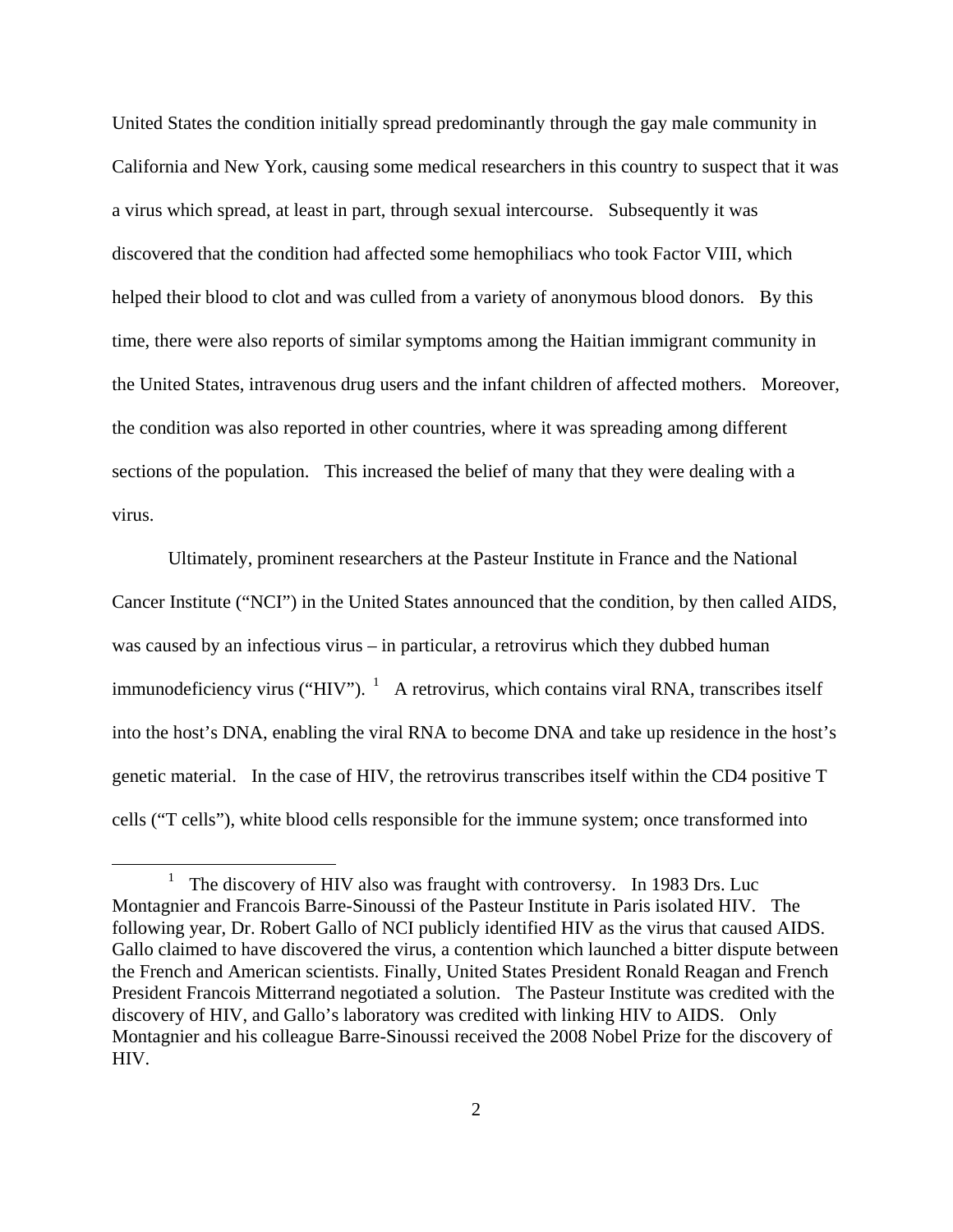DNA, the virus creates more virus instead of normal T cells and thus begins to break down the immune system. Not only that, but researchers concluded that HIV was a type of retrovirus called a lentivirus, which lies dormant in an infected person's system for a while before it becomes active. Because of their long incubation period lentiviruses can deliver more genetic material into the DNA and can also replicate in non-dividing cells.

Over the years, numerous AIDS-related organizations have emerged which educate people about AIDS and provide support services and other resources to HIV positive individuals. Two of these entities are especially relevant here. First is the Elizabeth Glaser Pediatric Aids Foundation ("Pediatric AIDS Foundation") (www.pedaids.org), which has the stated goal of preventing pediatric infection and eradicating pediatric AIDS by advocacy and by research, prevention and treatment programs. Pediatric AIDS Foundation supports the use of antiretroviral medications by HIV positive women during their pregnancy and by both the mothers and children after the pregnancy. The second organization is Treatment Action Group ("TAG") (www.treatmentactiongroup.org), a nonprofit foundation based in New York with which defendant Jefferys is affiliated. In 1992, several members of the activist organization ACT UP formed this spin off organization to advocate for and evaluate the quality of medical research and the efficacy of treatments. TAG describes one of its primary focuses as the development of vaccines against HIV and better antiretroviral treatments for HIV. Another important goal of TAG is to enable greater access to treatments aimed toward stabilizing or curing those with HIV/AIDS.  $^2$  Pharmaceutical companies which manufacture these antiretroviral medications donate money and/or medications to both organizations.

 <sup>2</sup>  $2\degree$  The information about TAG comes from various portions of its website.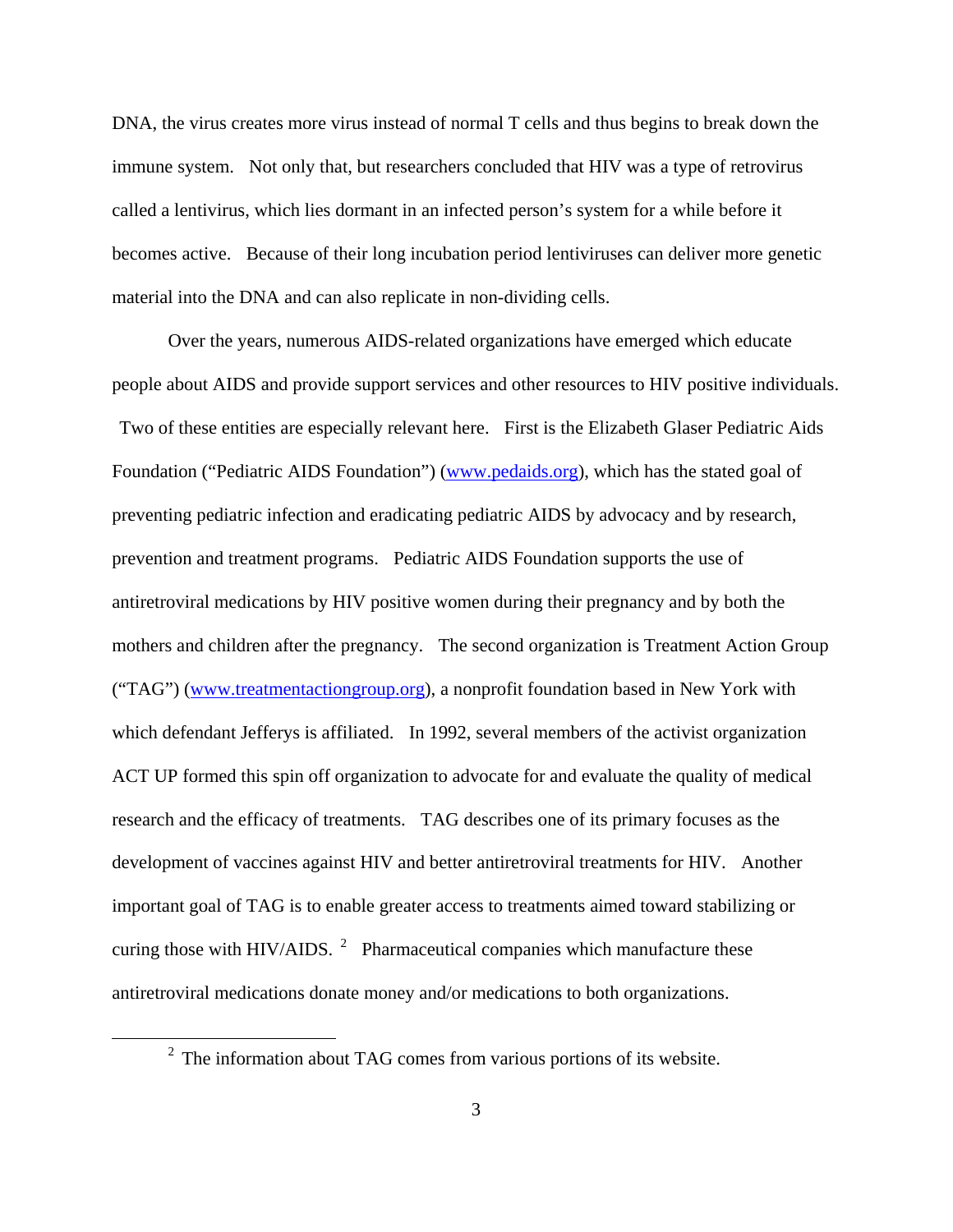Defendant Jefferys, now at TAG, has long been involved in HIV/AIDS related advocacy work. Initially he volunteered at the AIDS Treatment Data Network ("the Network"), where he prepared a study on State and Medicaid programs and the extent to which they enabled greater access to HIV/AIDS treatments. He also studied experimental treatments and treatment trials in the publications Treatment Guide and The Treatment Review. Before joining TAG, he worked on projects, from an advocacy and evaluative perspective, which related to treatment access and to the development of an AIDS vaccine. Today, as the Coordinator of TAG's Michael Palm Basic Science, Vaccine and Prevention Project, defendant Jefferys critiques vaccine and treatment interruption research and also writes about issues related to this and other issues which he has studied. Among these and other responsibilities, he has testified about relevant topics at FDA committee hearings and he served on the Track A committee for the international AIDS Conference in Toronto in 2006.

As Jefferys points out in his affidavit, an important part of AIDS research relates to the reduction of mother-to-child transmission of HIV. A 1994 study, the results of which are documented in a New England Journal of Medicine article which Jefferys annexes to his papers, indicated that the use of zidovudine, or azidodeozythymidine (more commonly known as AZT) during pregnancy reduced the risk of transmission of the virus to the baby by 67%. A 1999 study, which Jefferys also annexes, concluded that the drug nevirapine also is successful in preventing mother-to-child transmission of HIV.<sup>3</sup>

# **II. The HIV Dissenters and Peter Duesberg**

 $\frac{1}{3}$ <sup>3</sup> A single use dosage ultimately was found to be most effective and safe for both the mother and in utero child.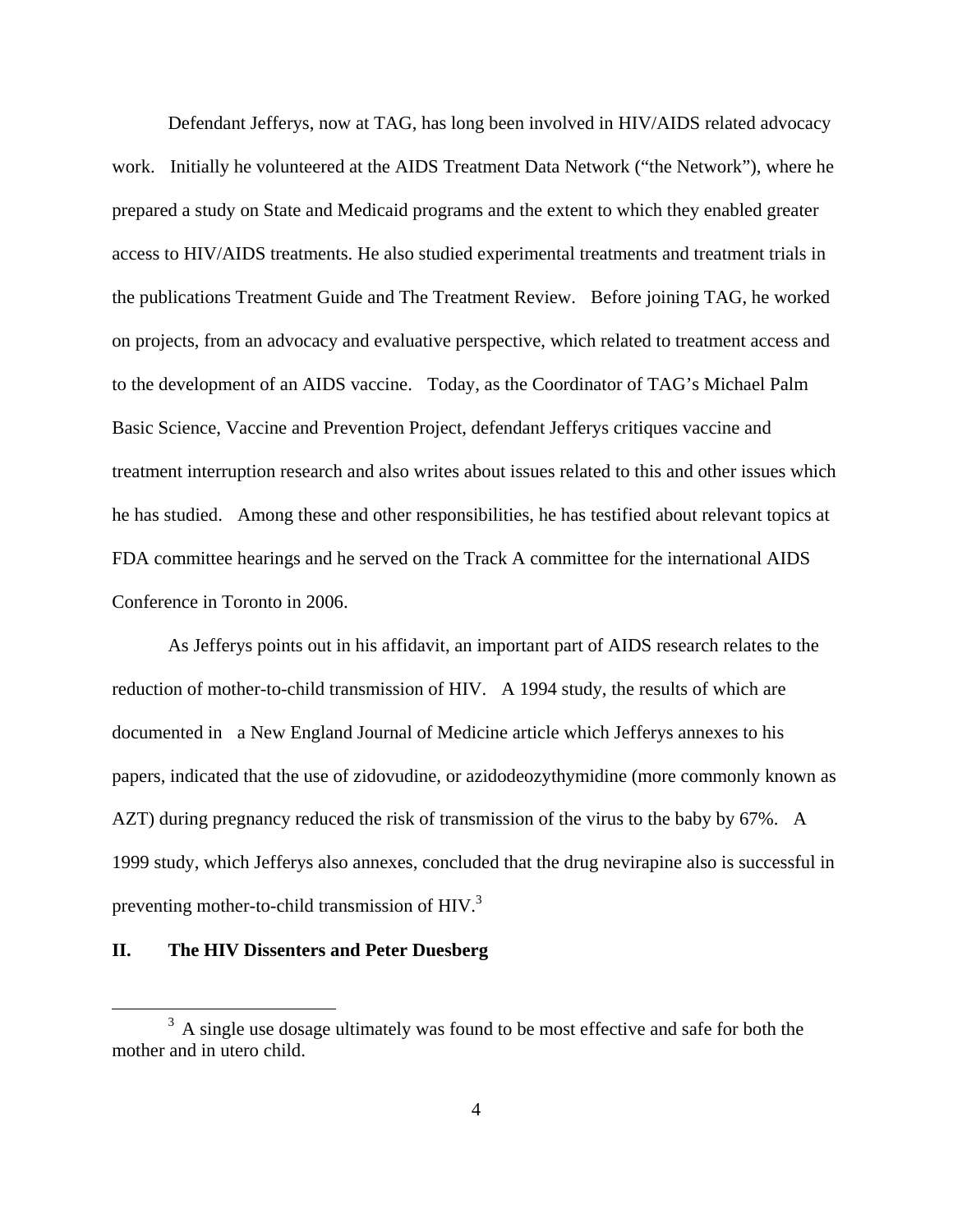By far the largest segment of the established medical, scientific and advocacy community has embraced the idea that HIV is an infectious lentivirus which causes AIDS and also accepts that the medications used to treat HIV-positive patients and prevent mother-to-child transmission are, to date, the most effective approaches to managing HIV and  $AIDS$ .<sup>4</sup> Among those who hold to this belief are governmental agencies in the United States such as the National Institute of Health ("NIH") and the CDC, Nobel Prize winners in the relevant fields of study, and the overwhelming majority of AIDS-related organizations both here and abroad. However, there have always been HIV dissenters<sup>5</sup> who have questioned the premise that AIDS is caused by a virus. Some of these dissenters contend that individuals afflicted with AIDS have impaired immune systems due to their lifestyle choices – in particular, the promiscuous sexual habits of gay men who visited unsanitary bathhouses; and the use of recreational drugs such as heroin, accounting for the spread of AIDS among intravenous drug users, and poppers, or amyl nitrates, which allegedly enhanced sexual pleasure but had the potential to cause neurological damage or other problems when overused – or to malnutrition or unsanitary living conditions. They claim

 $\frac{1}{4}$  $<sup>4</sup>$  In his affidavit, Jefferys criticizes the Court for not acknowledging in its interim order</sup> that HIV unarguably is the cause of AIDS. See Jefferys Aff. at ¶ 20. However, in making this comment, he misunderstands the purpose of a motion to dismiss under CPLR § 3211. For the purpose of that earlier motion the Court was bound to accept the allegations in the complaint as true, without regard to medical or scientific findings outside its borders. See CPLR § 3211.

 $<sup>5</sup>$  Their detractors call these individuals "AIDS Denialists," a pejorative expression which</sup> suggests that this group denies the existence of AIDS. Some, but not all, of the dissenters, are denialists. Some analogous pejoratives are the phrases "AIDS Vigilantes" and "so-called AIDS activists," which Farber and others use to denote Duesberg's detractors. This Court uses the more neutral expressions "the traditional HIV-AIDS community" for those who share Jefferys' point of view, and "HIV dissenters," which was used in a study of Dr. Duesberg's theories not cited by the parties, for those who support Duesberg and Farber's position. Cohen, Jon. "The Duesberg Phenomenon," Science, Vol. 266, 1642-49 (9 Dec 1994).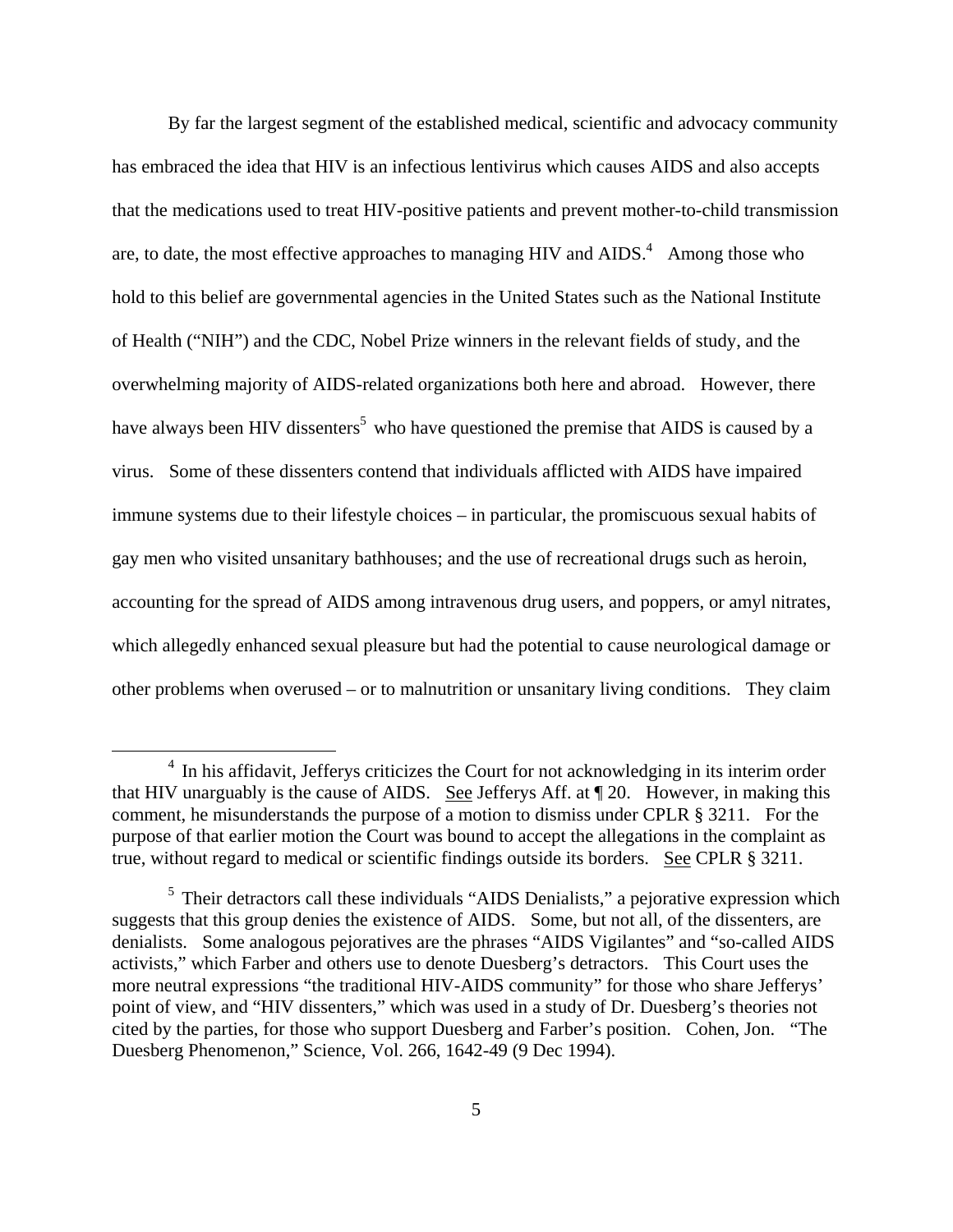that, at worst, HIV is a harmless passenger virus. Moreover, they often espouse the belief that the toxic drugs used to treat HIV and AIDs – including AZT and the anti-retroviral "cocktails" which consist of more than one HIV medication – themselves break down the immune system and in some cases actually cause AIDS.

Though the medical establishment dismisses most of these individuals as fanatics or conspiracy theorists, some HIV dissenters have better pedigrees. Among the most prominent is Peter Duesberg, Ph.D., a Professor of Cellular and Molecular Biology at the University of California at Berkeley. Though not a party to this lawsuit, Dr. Duesberg ("Duesberg") is inextricably intertwined with it. Prior to 1987, Duesberg was a rising luminary much admired in his field. In the 1970s, he conducted groundbreaking research on oncogenes and cancer. As a result, he received a prestigious seven-year Outstanding Investigator Grant ("OIG") from NIH in 1985 and in 1986, at the age of 50, became one of the youngest scientists to be inducted into the National Academy of Sciences.

Shortly thereafter, in 1987, Duesberg published a 22-page article in the publication Cancer Research in which he criticized the cancer research community and its ideas on retroviruses, including ideas he had helped introduce into the mainstream years earlier. In the course of that article he stated that HIV was a benign passenger viruses incapable of causing AIDS. Over the years, he has frequently and publicly reiterated this belief, and has applied for numerous research grants to investigate his theory. In large part due to his statements about HIV and AIDS, Duesberg's reputation has ebbed considerably over the years. His OIG grant was not renewed and he has had difficulty obtaining other grants to test his theory. He also has had difficulties getting his writings published in academic journals, which require peer reviews.

6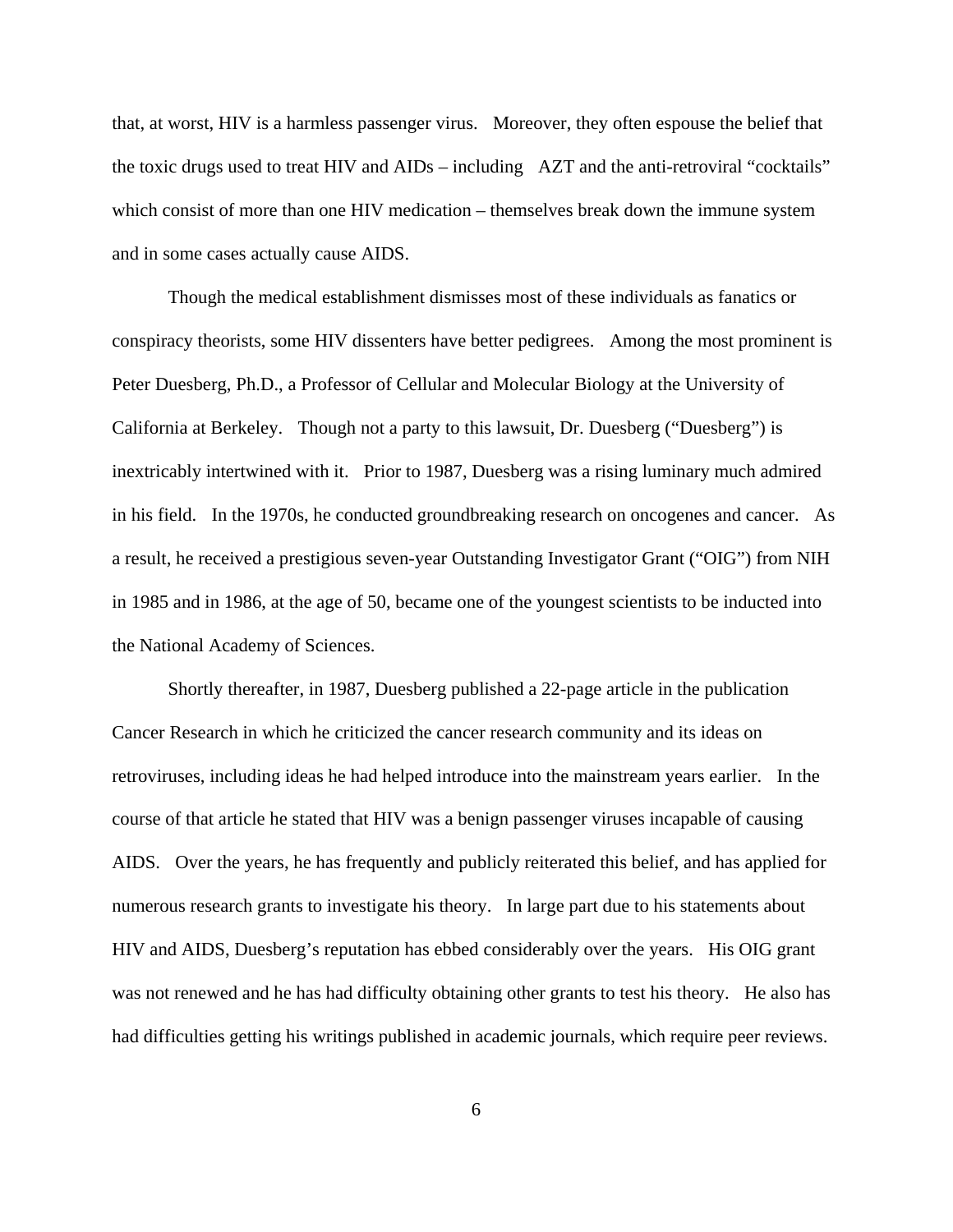In addition, Duesberg has inspired rage among many in the HIV/AIDS community. Among other reasons, in 2000 Duesberg and other scientists and medical researchers visited Thabo Mbecki, then the President of South Africa, in an advisory capacity. At the conference, Duesberg encouraged Mbecki to declare that HIV does not cause AIDS and that AIDS was not a problem in South Africa, and to turn away humanitarian organizations which offered antiretroviral medications to those in his country who lacked access to them. As Jefferys notes, a study conducted by the Harvard School of Public Health estimated that 300,000 or more lives were lost between 2000 and 2005 due to Mbeki's decision, and that approximately 35,000 babies were born with HIV due to the decision to restrict the availability of nevirapine to pregnant HIV positive women between June 2000 and December 2002. Around the time of this controversy, 5,000 scientists, researchers and others drafted and signed the Durban Declaration, which states, among other things, that "evidence that AIDS is caused by [HIV] is clear-cut, exhaustive and unambiguous" and that AIDS patients, "regardless of where they live, are infected with HIV." The Durban Declaration (annexed as Exh. D to Jefferys affidavit).

### **III. "Out of Control"**

One journalist who has covered Duesberg with unabashed admiration is plaintiff Celia Farber. Farber began her career in journalism in the 1980s as a reporter for Spin. From 1986 to 1994, she wrote a column for Spin about the emerging specter of AIDS which she called "Words from the Front." Complt ¶ 10. It was while writing this column that Farber first interviewed Duesberg. According to the complaint, she was the second journalist in the United States to interview him. Compt ¶ 10. Over the years she has continued to cover Duesberg's theories and to write about problems with antriretroviral drug studies. Though Farber has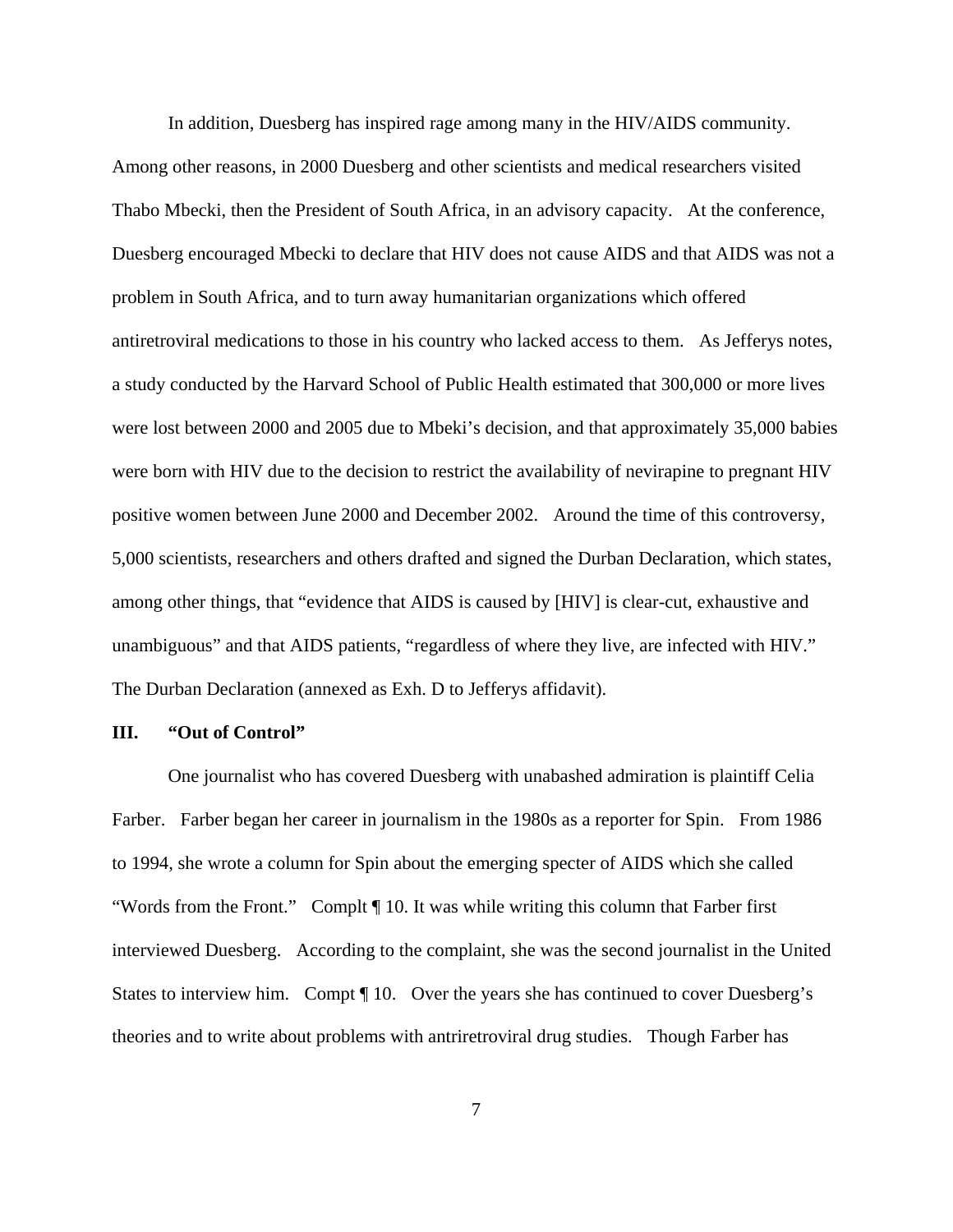written about high profile subjects other than HIV and AIDS for national and international journals, see Complt ¶¶ 12-13, she is best known for her sympathetic coverage of Duesberg and the HIV dissenters. In 1994 she participated in a panel discussion on the subject at the American Association for the Advancement of Science, with Dr. Kary Mullis and others.<sup>6</sup> Complt ¶ 13. She has lectured around the world, and her writings are used in college media and science courses. Complt ¶ 13.

Due to her coverage of Duesberg and his positions, Farber has incurred the wrath of many in the traditional AIDS medical, scientific, academic and activist community, who associate her with the dissenters. Farber claims that she is neutral, but that what she calls "the HIV theory" has been accepted without question and the problems with HIV treatment minimized. As a result, she states, other credible theories, such as Duesberg's, have been ignored. She views it as her job as a journalist to report the alternative point of view. However, as Jefferys states, the traditional HIV/AIDS community contends "there is no . . . controversy within the worldwide scientific community. HIV is accepted to be the causative agent of AIDS." Jefferys Aff. at ¶ 20. Because she contends there is a legitimate alternative viewpoint, in the eyes of the traditional HIV/AIDS community Farber also is a dissenter whose ideas are dangerous.

Similarly, Farber shows no love for the traditional HIV/AIDS community. Her writing regularly discusses its members with disparagement even as she writes about Duesberg with enormous respect. For example, at one point in the Harper's article which this Court describes

 $\begin{array}{c}\n\hline\n\end{array}$ <sup>6</sup> Mullis won the 1993 Nobel Prize for Chemistry along with Professor Michael Smith for their independent work in developing the polymerase chain reaction.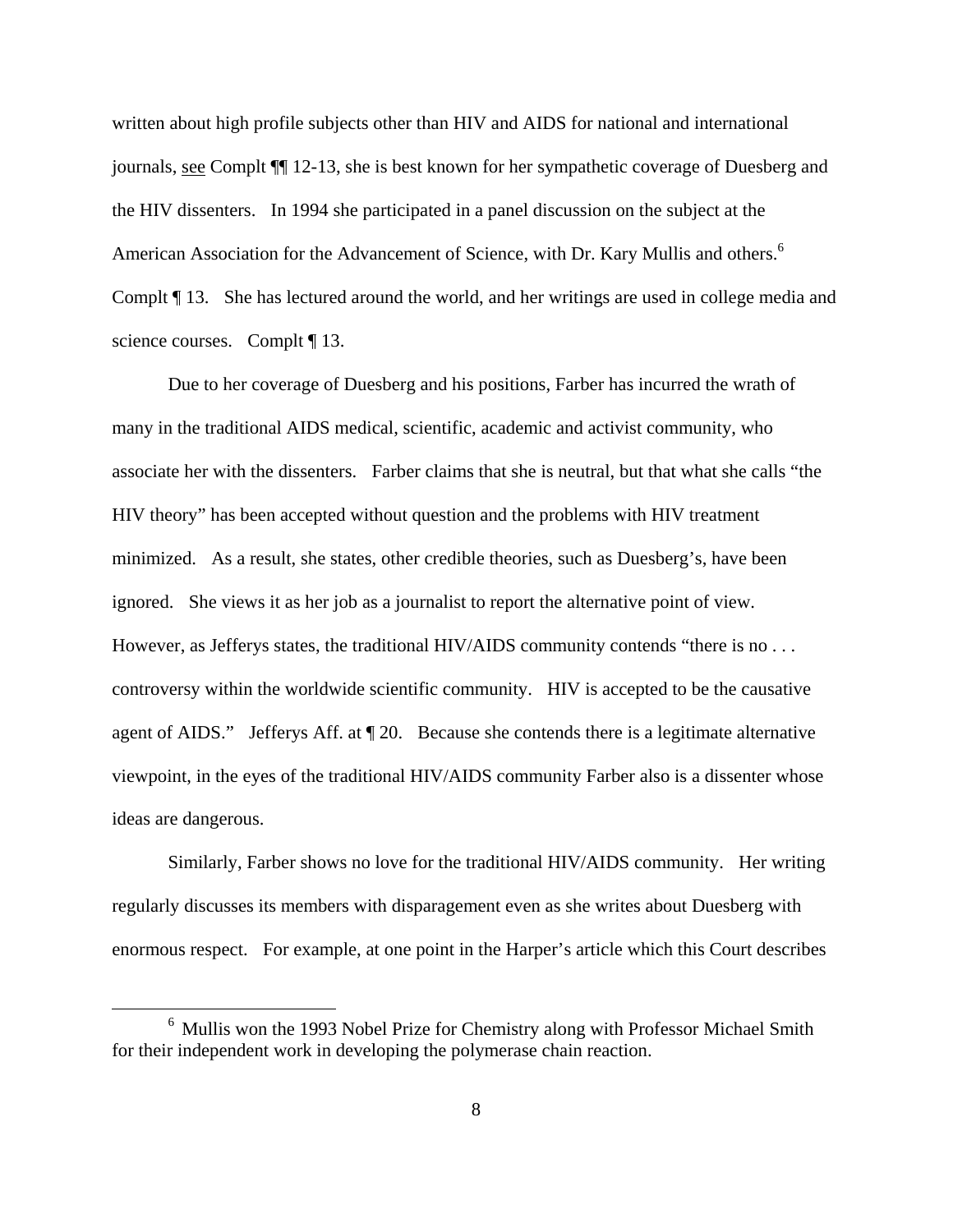below, Farber refers to members of Pediatric Aids Foundation and others as "so-called community AIDS activists" who "were sprung like cuckoo birds from grandfather clocks . . . ." Later, she refers to the "embarrassments" of the "HIV *hypothesis*" (emphasis supplied) which she alleges that Duesberg has carefully exposed in his papers and his trade book.

In March 2006, Farber wrote an article for Harper's magazine entitled "Out of Control: AIDS and the Corruption of Medical Science" ("Out of Control"). According to Farber, the article was meticulously fact-checked by Harper's staff prior to its publication. She states that she originally proposed an article about Duesberg's cancer research "and the abuses he has suffered as a scientist." Complt. ¶ 15. However, the published article includes two other sections which precede the third section, which is a significantly condensed version of her original story.<sup>7</sup> At the core of this lawsuit are the reactions to an award Farber and Duesberg received as a result of the article, and comments that defendants made about Farber in response to the decision to give her the award. Therefore a discussion of the article is appropriate.

 $\frac{1}{7}$ http://deanesmay.com/wp-content/uploads/2010/07/The\_Passion\_of\_Peter\_Duesbergori ginal1.pdf.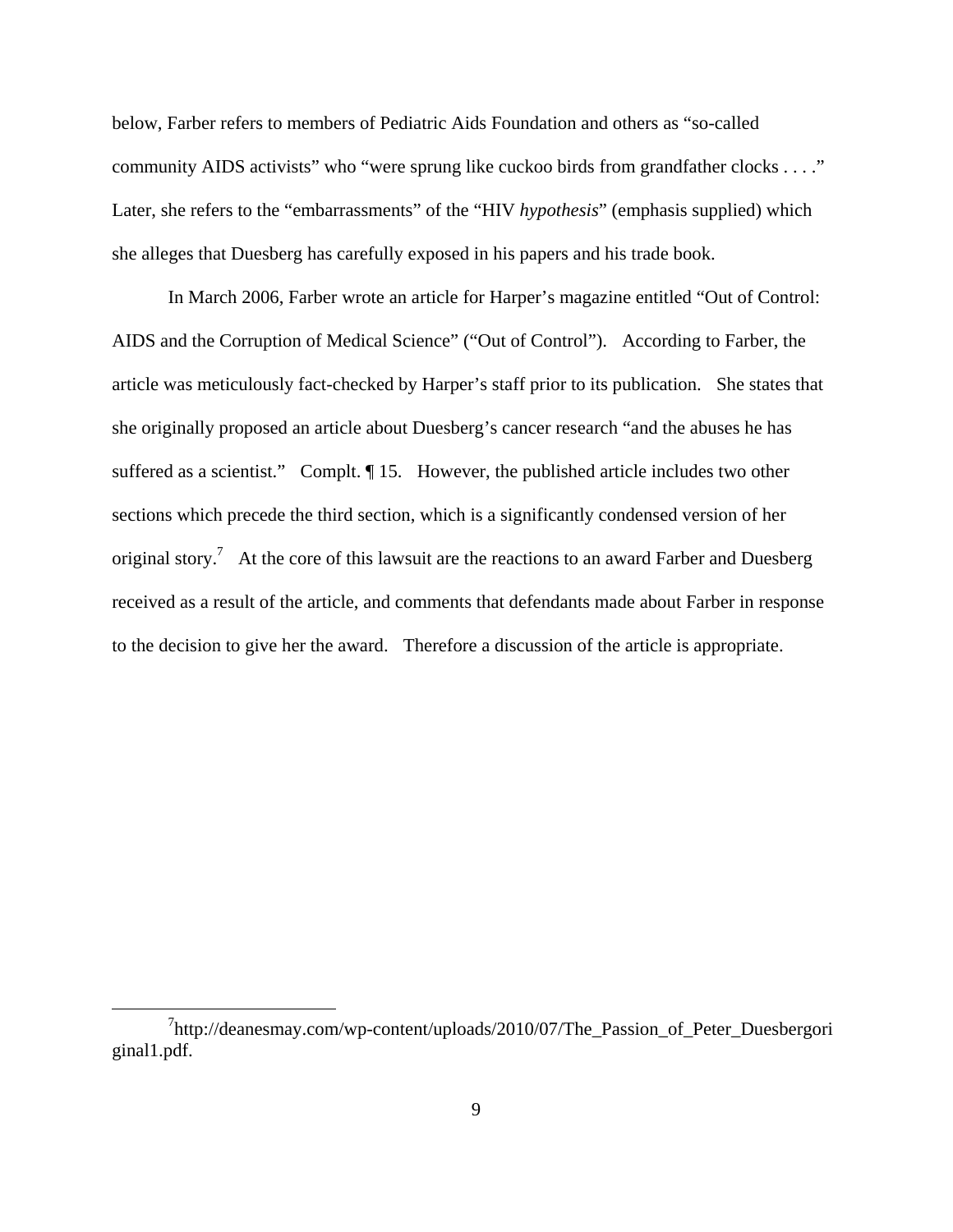"Out of Control" starts with the tragic story of Joyce Ann Hafford, a HIV-positive pregnant woman who was prescribed nevirapine to reduce the risk of transmission of HIV to her child. The clear suggestion is that, in their eagerness to recruit her for a nevirapine trial at the University of Tennessee Medical Group Ms. Hafford's doctors may not have investigated her medical condition, including her HIV status, fully. Ms. Hafford's health deteriorated precipitously under the nevirapine treatment regimen, yet she was not taken off the drug until four days before she gave birth. Ms. Hafford gave birth to an HIV-negative son, Sterling, on July 29, 2003. However, she died a few days later. Farber alleges that the study in which Ms. Hafford participated ultimately was suspended because of its multiple instances of gross toxicity – one of Farber's many statements deemed erroneous by the article's detractors.<sup>8</sup> Farber also questions Ms. Hafford's HIV diagnosis, stating that a positive test result is often wrong. This, too, is deemed erroneous by the article's detractors.

In the next section of the article, Farber compares the study which included Ms. Hafford – a United States-based study of long term treatment with nevirapine – to the Ugandan drug trials of single dose nevirapine as a means of preventing mother-to-child transmission. In Uganda, Farber claims, there were numerous record keeping errors. Among other things, the records did not always note who took nevirapine and who took AZT, the baseline drug. Farber further criticizes the use of AZT as a baseline drug, arguing that a placebo would have given the researchers a more objective measurement.<sup>9</sup> She states that in their rush to find new HIV

 <sup>8</sup>  ${}^{8}$ These detractors claim the incident was a demonstration of gross medical negligence in the treatment of Ms. Hafford, and is not dispositive of the effectiveness of nevirapine, the connection between HIV and AIDS, or the success of drug trials on a general level

<sup>&</sup>lt;sup>9</sup> The article's detractors note that because the use of medication is crucial to the well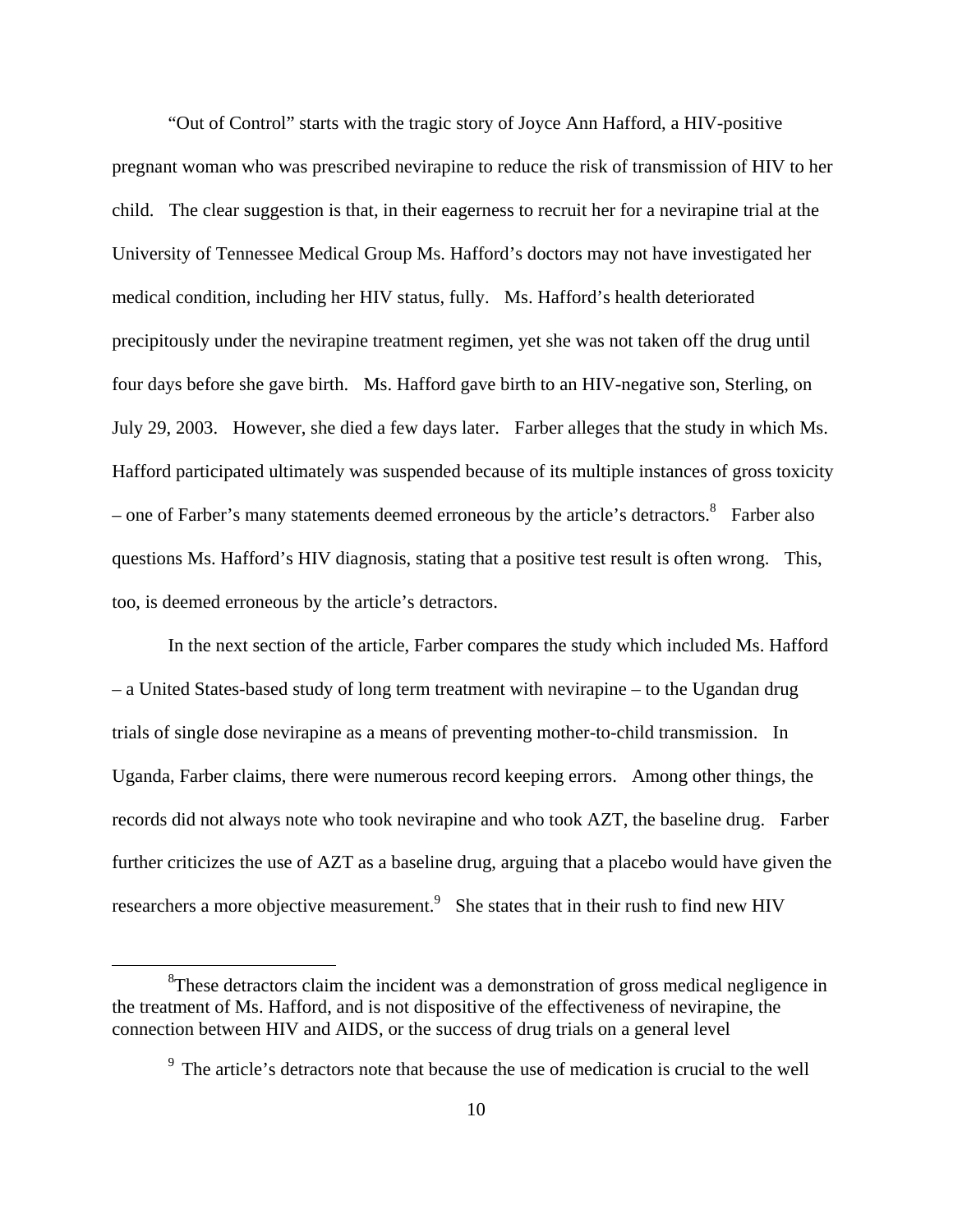treatments, pharmaceutical companies cut corners and commit record keeping errors which the government overlooks due to the strength of the pharmaceutical lobby. She suggests that Pediatric AIDS Foundation, which has supported the distribution of single dose nevirapine in Africa, overlooks these problems because of its relationship with pharmaceutical companies.

In this section "Out of Control" recounts the story of a NIAIDS (National Institute of Health's Division of Allergy and Infectious Diseases) employee, Jonathan Fishbein, who refused to reprimand an NIH Division of AIDS (DAIDS) branch chief who attempted to revise a safety report on Ugandan nevirapine trial to reflect alleged deficiencies in and problems with the trial. Ultimately, Fishbein feared his job was in jeopardy and sought whistleblower protection. The article suggests that DAID's efforts to push through approval of nevirapine despite any problems with the drug trial is typical of the government's approach to HIV and AIDS related treatments.

Then, Farber's article shifts to the final and most criticized portion of her article. This section, in expanded form, was the subject of the original piece; she states that Harper's included the abridged and edited version "[t]o illustrate the punitive culture of NIH. . . ." Complt ¶15. Here, she writes admiringly of Duesberg and discusses his belief that HIV does not cause AIDS. Duesberg, she avers, has pointed out legitimate problems with the HIV "theory." However, she states, his work has been ignored and he himself marginalized almost to obscurity in his field because to consider his theories would threaten the profitability of pharmaceutical companies, to which AIDS groups and the government are beholden. She suggests that HIV is a fabricated illness, too profitable to the pharmaceutical companies to be discarded.

 $\overline{a}$ 

being of HIV positive patients, it would be unethical to prescribe a placebo and thus deprive the patients of necessary treatment. Accordingly, AZT rather than a placebo was used.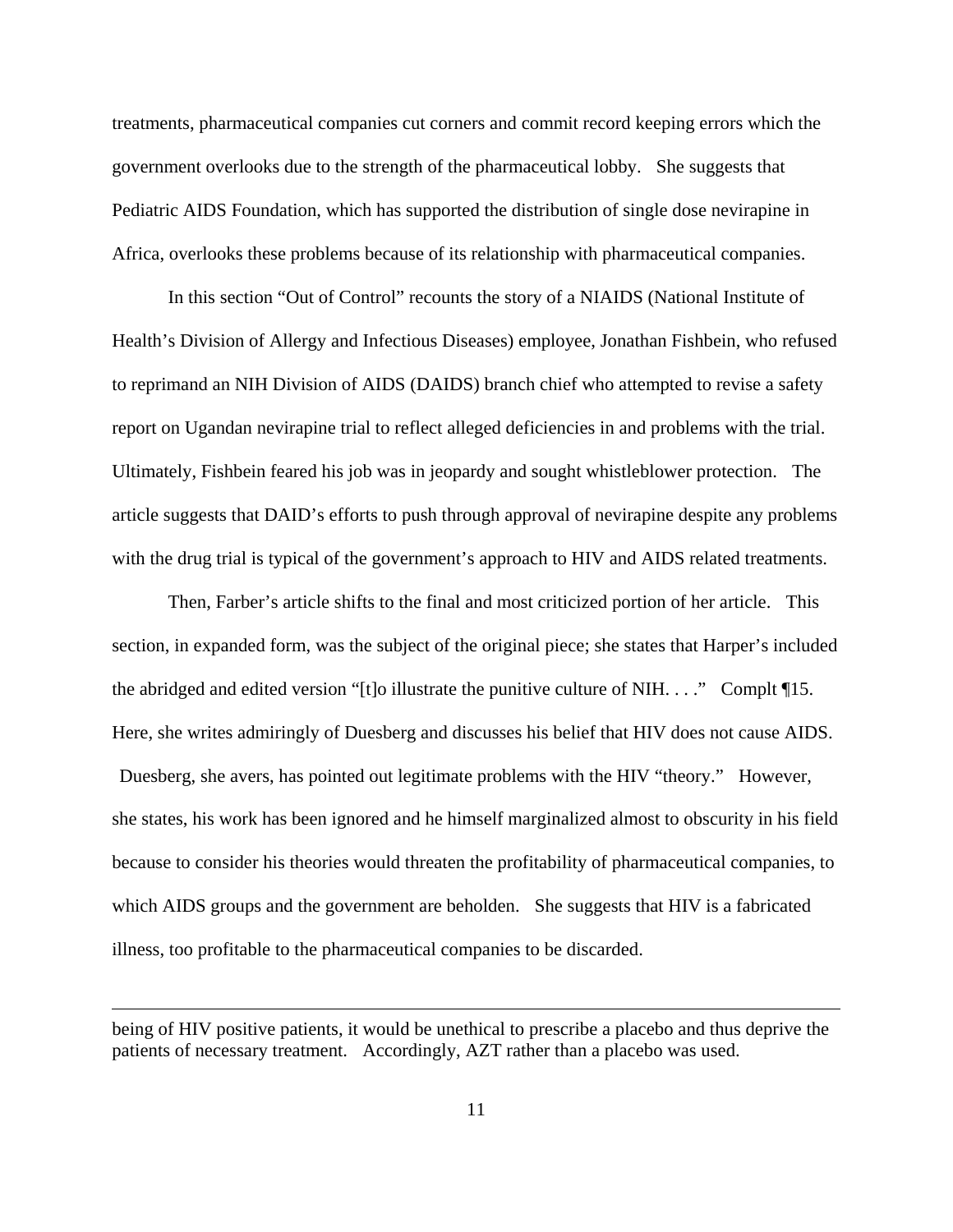## **IV. The Response to "Out of Control"**

Not surprisingly, Farber's article generated a storm of outrage among the traditional HIV/AIDS community. The fact that "Out of Control" was published in Harper's, a well respected magazine, was especially upsetting to the media. Columbia Journalism Review criticized Harper's decision to give "so much legitimacy . . . to such an illegitimate and discredited idea." (Beckerman, Gail. "Harper's Races Right Over the Edge of a Cliff." Columbia Journalism Review March 8, 2006.) Richard Kim of The Nation stated, "It's a shame that a magazine as well respected as Harper's has shirked its duty to report on [important issues relating to AIDS] and instead published Farber's article." (Kim, Richard. "Harper's Publishes AIDS Denialist." The Nation, blogsite, posted 03/02/06). Kim also quoted Healthgap, an AIDS and human rights organization based in the United States, which called the article inaccurate and decried Harper's for stooping to a new low by publishing it. As a New York Times' article annexed to Jefferys' original motion papers noted, some readers on Poz magazine's website contained rebuttals to the article (Miller, Lia. "An Article in Harper's Ignites a Controversy Over H.I.V." New York Times March 13, 2006); the rebuttals, among other things, accused Farber of (1) lying, quite possibly for racist reasons (2) stealing the name ACT UP, participating in offensive demonstrations against people with AIDS and having anti-gay motives for her writings and (3) using the wrenching story of medical negligence against Ms. Hafford as a launching pad for her "crackpot" theories. The Times article also noted that many scientists found that the article was poorly fact-checked and that, as a result, included glaring errors. (Id.) Gregg Gonsalves, who was then director of the Gay Men's Health Crisis, compared the decision to publish Farber's article to "giving the folks at the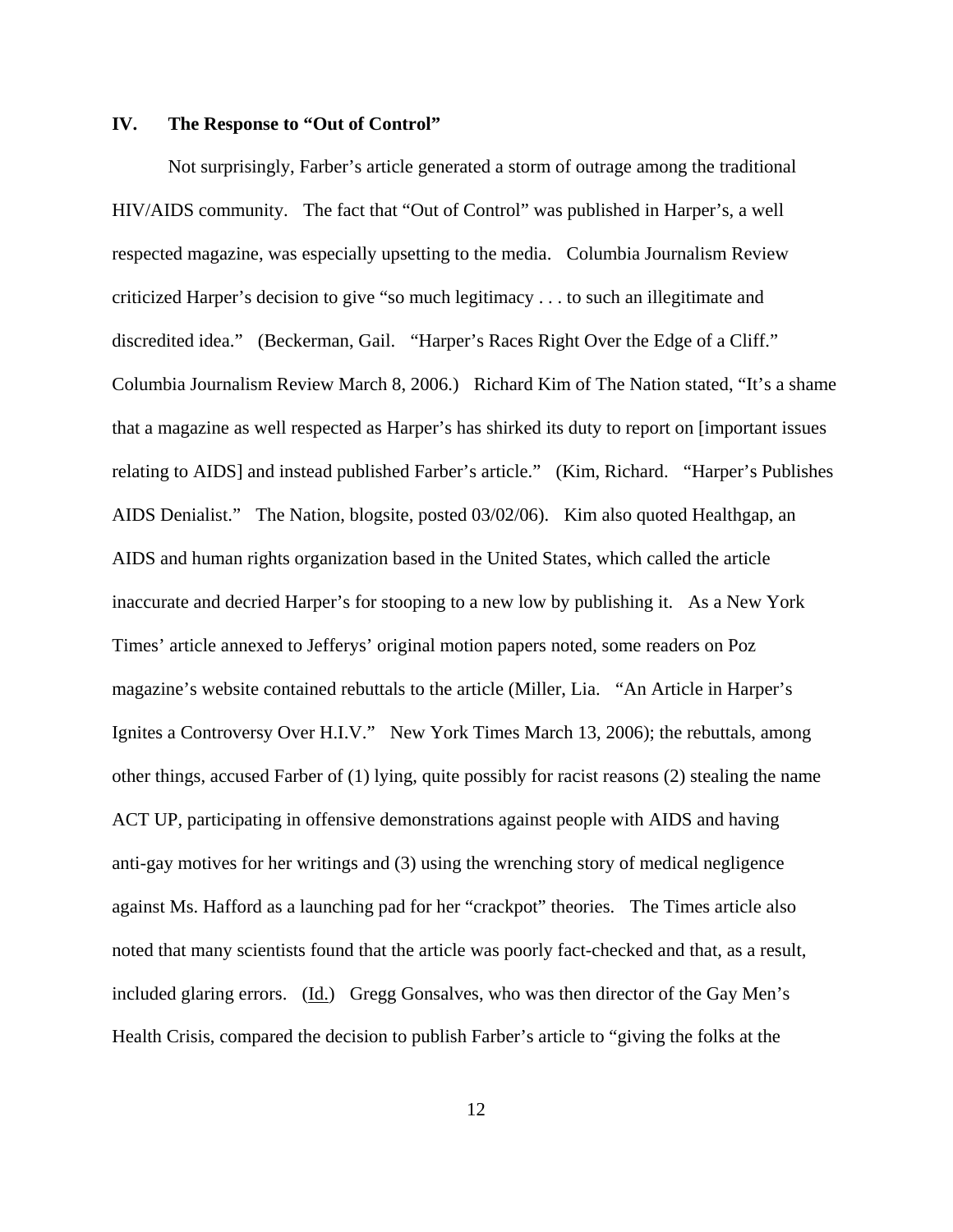Discovery Institute a place to expound upon the 'science' of intelligent design, Charles Davenport a venue to educate us about the racial inferiority of the Negro or Lyndon LaRouche a platform to warn us about aliens, bio-duplication, and nudity." (Quoted in Beckerman, Gail. "Harper's Races Right Over the Edge of a Cliff." Columbia Journalism Review March 8, 2006).

Not long after Farber's article appeared, "56 Errors," or "Errors in Celia Farber's March 2006 article in Harper's Magazine" ("56 Errors") was made available on the internet and was disseminated in other ways as well. See Complt 16. The authors included Dr. Robert Gallo, see supra p.2 n1; Nathan Geffen of the South Africa-based Treatment Action Campaign; Gregg Gonsalves; Dr. Daniel R. Kuritzkes, Director of AIDS Research at Brigham and Women's Hospital and at the time an associate professor at Harvard Medical School<sup>10</sup>; Bruce Mirken of the Marijuana Policy Project; John P. Moore, Ph.D., a microbiology and immunology professor at the Weill Medical College of Cornell University; Jeffrey T. Safrit, Ph.D., of Pediatric AIDS Foundation; and defendant Jefferys. The document explained and provided support for the contention that the article contained false, misleading, unfair and biased statements.

According to Farber, not simply "56 Errors" but the attacks on her article in general were made "by a group of AIDS activists and researchers who were associated with . . . [Jefferys' organization] TAG . . . ." Complt ¶ 16. TAG, she states, "has engaged in vicious and relentless attack on anyone who highlights the toxicities of the ... drugs that are the basis of its business operations in the United States and around the world, particularly the

 $10$  Today, Dr. Kuritzkes is listed on Harvard's website as a full professor.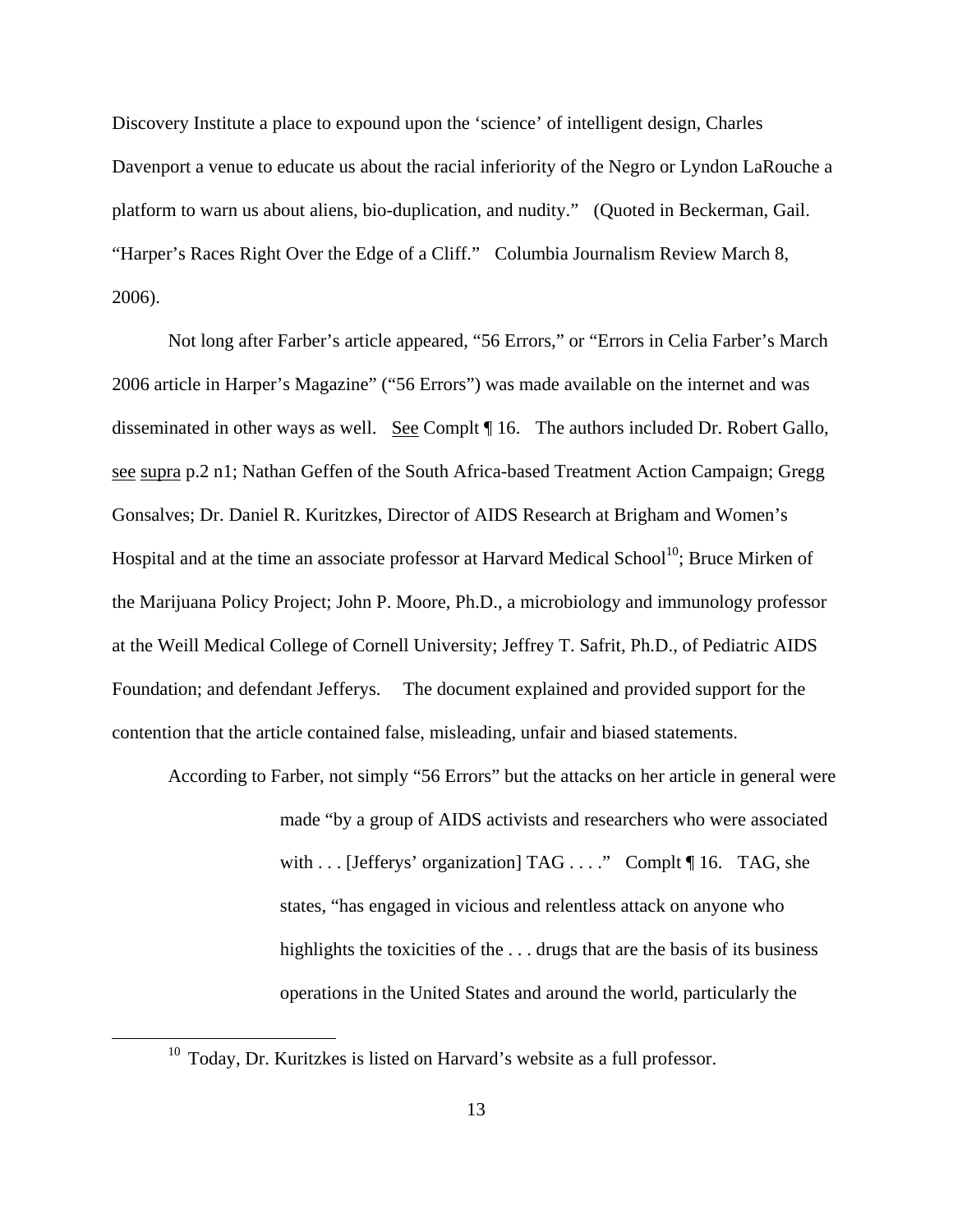developing world." Id. She also states that TAG holds itself out as an independent research and policy group but actually is "funded by pharmaceutical companies profiting from the sale of drugs for HIV." Id. According to Farber, nine scientists and doctors "not working in the AIDS industry" determined that "56 Errors" was "absurdly biased" and full of "character assassination" and in other respects without merit. Complt ¶ 17. Her current papers include a document by the group Rethinking AIDS which responds to "56 Errors" and other criticisms of the Harper's article. The complaint also attacks Dr. Gallo although he is not a party to this action. See Complt ¶ 18.

# **V. The Semmelweiss Society International and the Clean Hands Award, and Jefferys Allegedly Libelous Statements.**

The Semmelwiess Society International (www.semmelweiss.org)("SSI") is an organization formed to support physicans, academicians, and health care providers who are falsely accused of misconduct based on their status as whistleblowers. In 2008, SSI announced that during "Whistleblower Week in Washington" the week of May 11-14, 2008, it was going to bestow Clean Hands awards to Farber and Duesberg for their stance as HIV dissenters, which put them at odds with the medical establishment. The complaint states that the basis of the award was the Harper's article. Complt  $\P$  19.<sup>11</sup>

According to the complaint, at this point, the three defendants all engaged in defamatory

 $11$  Farber's current affidavit indicates that initially she and Dr. Fishbein were to receive the award but that, when Fishbein declined, SSI decided to give the second award to Duesberg instead.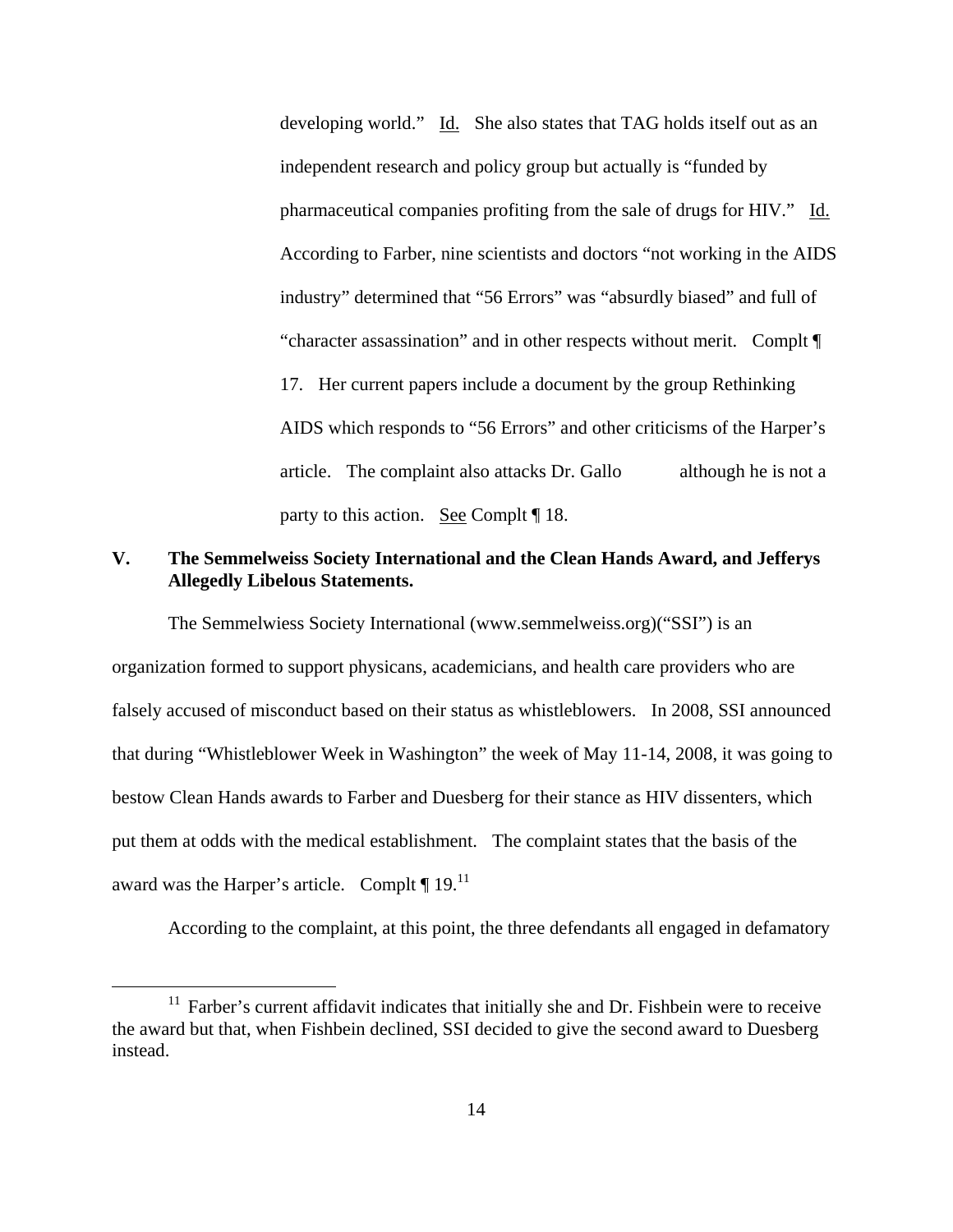conduct in an effort to prevent Farber from getting the award. In particular, as is relevant to this

motion, around May 12, 2008, Jefferys sent an email to Walter Fauntroy, a coordinator of

testimony for Whistleblower Week. The complaint identifies Jefferys as a "TAG operative."

Complt ¶ 21. The email stated:

It is my understanding that you have accepted Celia Farber and Peter Duesberg to give testimony at your tribunal. These individuals are not whistleblowers, they are simply liars who for many years have used fraud to argue for Duesberg's long-discredited theory that drug use and malnutrition – not HIV – cause AIDS. I can provide many, many examples, including their altering of quotes from the scientific literature, false representations of published papers, etc. They use instances of genuine medical malpractice simply as ammunition to support their erroneous ideas about HIV and AIDS (which Duesberg has said is "caused by a lifestyle that was criminal twenty years ago"). The inclusion of these individuals will, regrettably, discredit and demean your efforts to support the very real issues of recrimination against legitimate whistleblowers.

Sincerely,

Richard Jefferys

(quoted in complaint at  $\P$  21)(emphasis removed). According to the complaint, the letter was circulated to members of Congress and to the media, among others.

These statements by Jefferys, according to Farber, are libelous because they falsely accuse her of being a liar and of fraud, of altering quotes from scientific literature, and of falsely representing published works on the topic. The complaint asserts that the statements are false and are defamatory per se as injurious to her reputation as a journalist. She states that because a member of Congress circulated the email to the organizations coordinating Whistleblowers Week, she was dropped from the list of those scheduled to testify at Whistleblowers Week. Also, SSI gave her the Clean Hands Award in a private setting instead of at a public ceremony.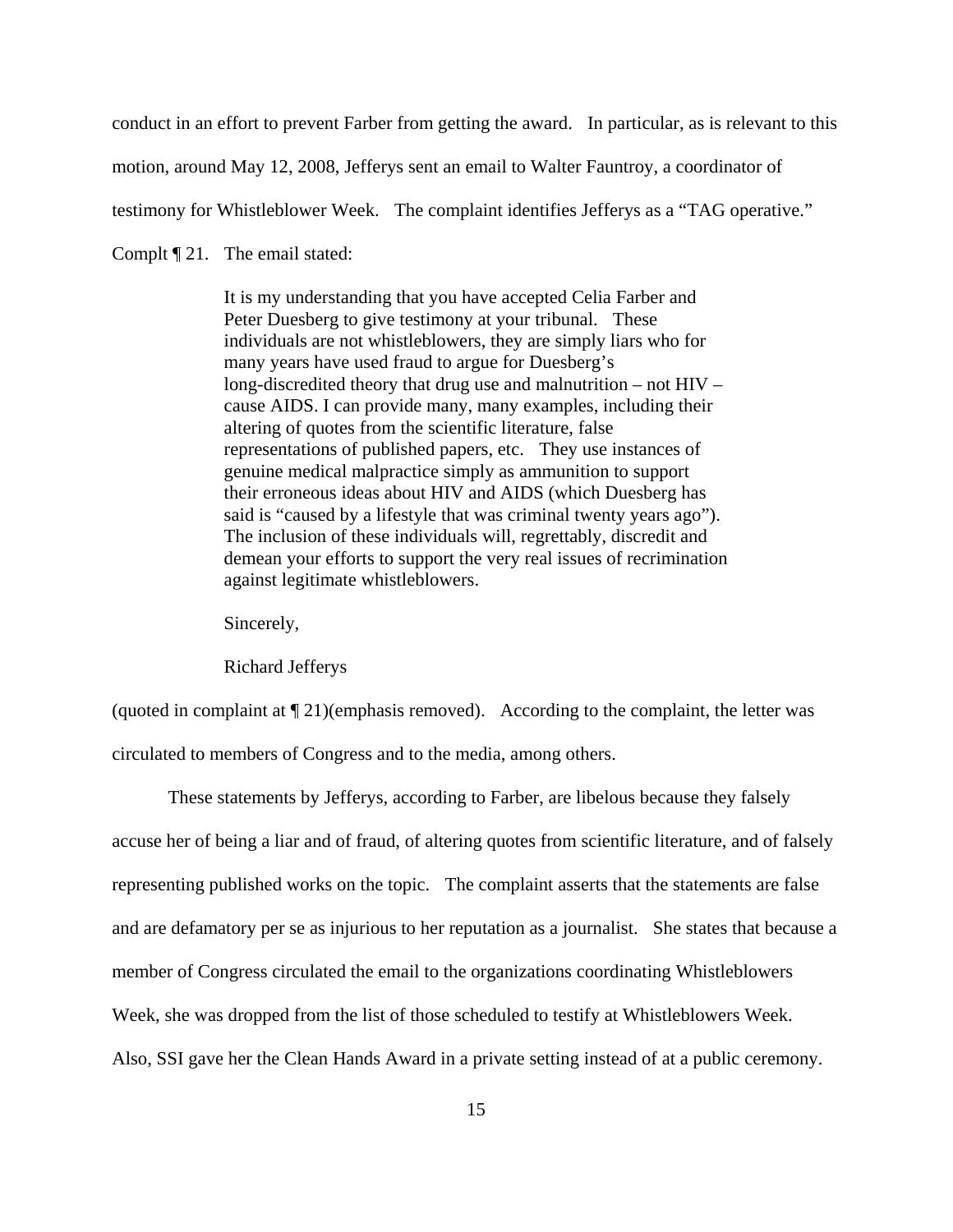### **Analysis**

## I. Defamation

"Defamation is defined as the making of a false statement of fact which tends to expose the plaintiff to public contempt, ridicule, aversion or disgrace." Sandals Resorts Int'l, Ltd. v. Google, Inc., 86 A.D.3d 32, 38, 925 N.Y.S.2d 407, 412 (1<sup>st</sup> Dept. 2011). Though a cause of action for defamation exists whenever this allegedly occurs, constitutional restrictions apply if the plaintiff is a public official or a public figure, if the defendant is a member of the media, or if the statement relates to a matter of public concern. See Huggins v. Moore, 94 N.Y.2d 296, 301, 704 N.Y.S.2d 904, 907 (1999). Though the defamation cases which raise these constitutional issues and trigger a heightened level of scrutiny usually involve media defendants, the First Department also has applied the higher standard where private defendants are involved, reasoning that "[t]here is no reason . . . why the Constitution should . . . provide greater protection to the media in defamation suits than to others exercising their freedom of speech . . . ." McGill v. Parker, 179 A.D.2d 98, 109, 582 N.Y.S.2d 91, 97 (1<sup>st</sup> Dept. 1992); see, e.g., Gross v. New York Times, 281 A.D.2d 299, 300, 724 N.Y.S.2d 16, 17  $(1<sup>st</sup>$  Dept.)(applying malice standard to both media and nonmedia defendants), lv denied, 96 N.Y.2d 716, N.Y.S.2d (2001). To prevail in a defamation action a public figure must establish, under a clear and convincing evidence standard, that the defendant made the defamatory publication with knowledge of the falsity of the claims or reckless disregard for the truth. Suson v. NYP Holdings, Inc., Index No. 300605TSN2006 (Civ. Ct. N.Y. March 31, 2008) (avail at 2008 WL 927985, at \*8)(citing New York Times v. Sullivan, 376 U.S.254, 280 (1964)). If the statement relates to an issue of public concern, the plaintiff must show "gross irresponsibility" under this standard. See Cottrell v.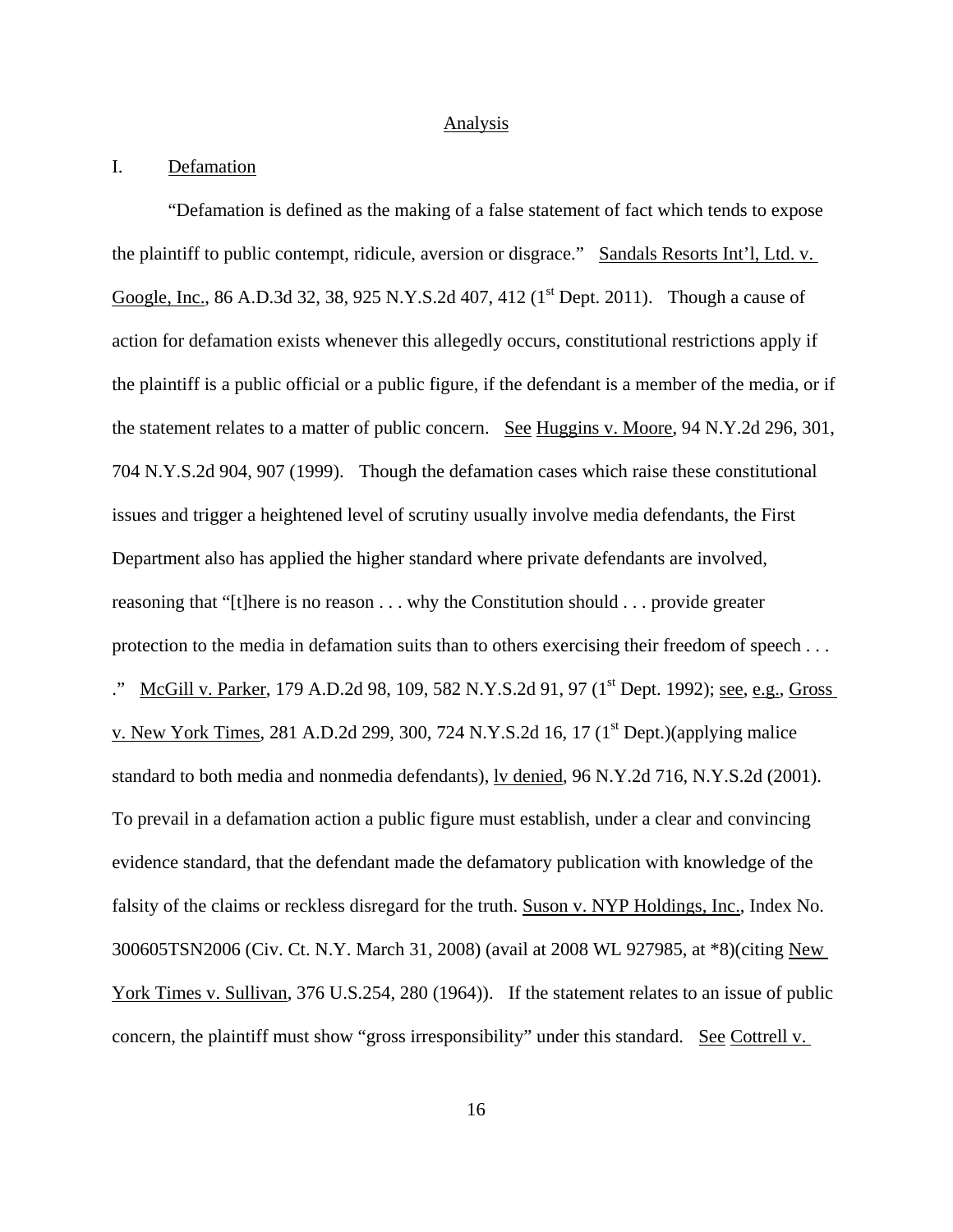Berkshire-Hathaway, Inc., 26 A.D.3d 786, 786, 809 N.Y.S.2d 714, 715 (4<sup>th</sup> Dept. 2006).

Moreover, although perhaps Jefferys overstates the impulse of the courts to summarily dispose of defamation claims at the summary judgment phase – as Farber points out, parties with meritorious claims should have their day in court – he is correct that, in many instances, the matter is appropriate for early resolution. Courts deny summary judgment when there are triable issues of fact, as Farber notes, but the general principles governing summary judgment are viewed through the lens of the heightened standard, and heavy burden, a plaintiff bears in a defamation action in which a public figure or a matter of public concern is involved. In addition, in libel cases summary judgment is especially useful because "the threat of being put ot the defense of [such] a lawsuit . . . may be chilling to the exercise of First Amendment freedoms as fear of the outcome of the lawsuit itself." McGill, 179 A.D.2d at 106, 582 N.Y.S.2d at 96.

## II. Limited Purpose Public Figure and Matter of Public Concern

Jefferys argues that a higher level of scrutiny applies here for two primary reasons. He first argues that Farber is either a public figure or a limited purpose public figure and, as such, she must show that he acted with actual malice. See Huggins, 94 N.Y.2d at 301, 704 N.Y.S.2d at 907. Her failure to do so, he states, mandates dismissal of the claims against him. Farber counters that she is not a limited purpose public figure – or that, at best, Jefferys has not established her status as a public figure of any sort in his motion papers.

Two classes of individuals are considered "public figures" in defamation law. Individuals with sufficient power and influence are public figures for all purposes. These individuals are generally quite renowned. See Farrakhan v. N.Y.P. Holdings, Inc., 168 Misc. 2d 536, 539, 638 N.Y.S.2d 1002, 1006 (Sup. Ct. N.Y. County 1995). A limited purpose public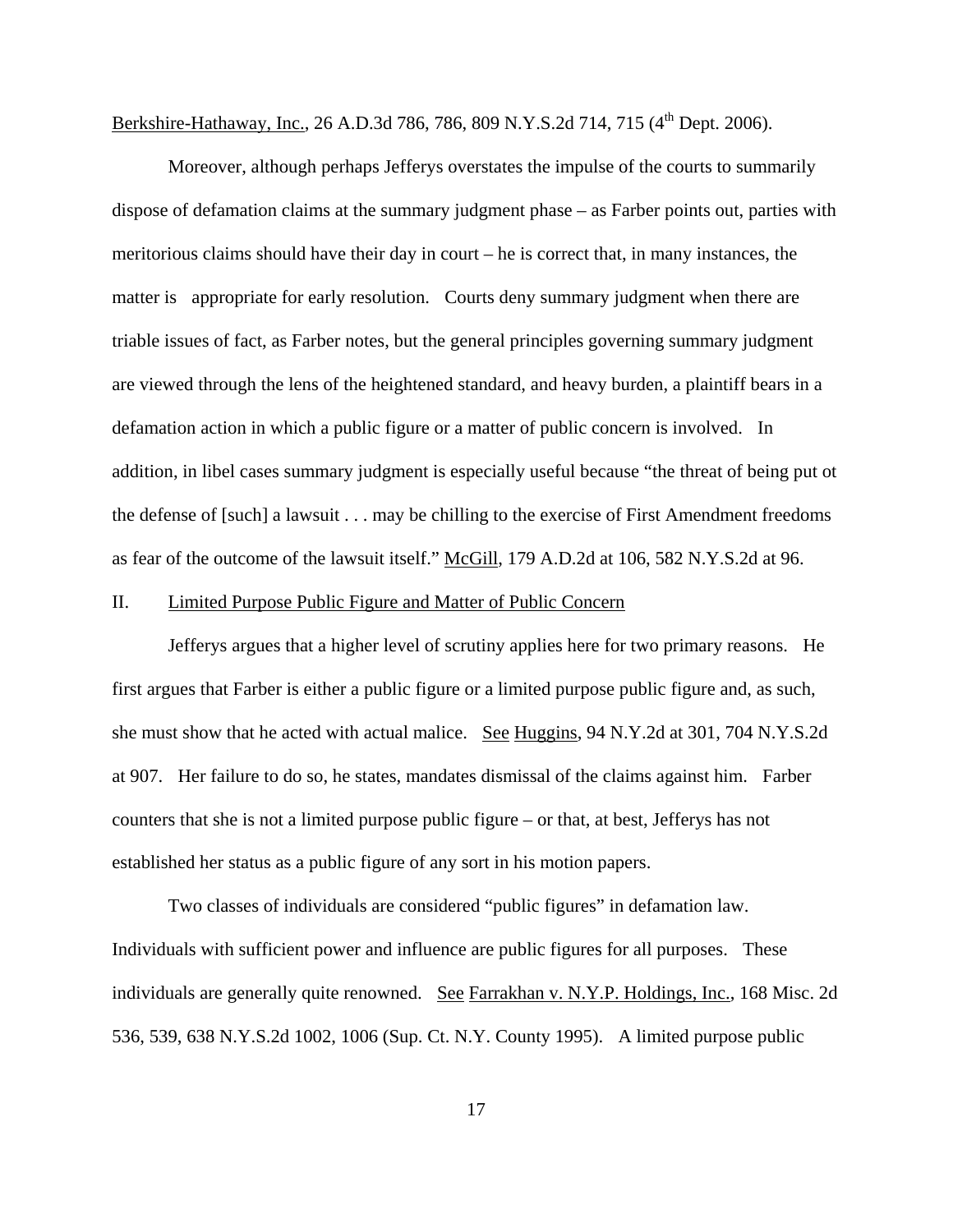figure, on the other hand, "has thrust [herself] to the forefront of particular public controversies in order to influence the issues involved." Huggins, 94 N.Y.2d at 301-02, 704 N.Y.S.2d at 907.

 A person also can be deemed a limited purpose public figure with respect to a particular controversy, if she has become an influential voice on this single issue. Horowitz v. Mannoia, 10 Misc. 3d 467, 470, 802 N.Y.S.2d 917, 921 (Sup. Ct. Nassau County 2005). Moreover, "where the facts are not in dispute, the issue of whether a plaintiff, in a defamation action, is a public figure is one for the court to determine." O'Neil v. Peekskill Faculty Ass'n, 120 A.D.2d 36, 43, 507 N.Y.S.2d 173, 179 (2nd Dept. 1986), lv dismissed, 69 N.Y.2d 984, 516 N.Y.S.2d 1027 (1987); see Krauss v. Globe Intern Inc., 251 A.D.2d 191, 674 N.Y.S.2d 662 (1<sup>st</sup> Dept.) 1998).

Despite Farber's widespread reputation, the Court does not find that she is a public figure for all purposes. However, the Court does find that she is a limited purpose public figure. To reach this conclusion, the Court evaluates "whether there was a particular public controversy that gave rise to the alleged defamation, the nature and extent of the plaintiff's participation in that controversy, and the relation of the alleged defamation to the controversy." Horowitz, 10 Misc. 3d at 470, 802 N.Y.S.2d at 921. Thus, real estate sponsors and developers involved in a controversial local decision to construct clubhouses in a residential community were deemed limited purpose public figures because, among other things, they appeared at a meeting of the residents to answer questions about the issue and the alleged defamation related to their handling of the controversy. Id. at 470-71; 802 N.Y.S.2d at 921. A plaintiff who failed to report a past conviction on an application to operate a solid waste facility also was considered a limited purpose public figure because he engaged in business activities of public concern and therefore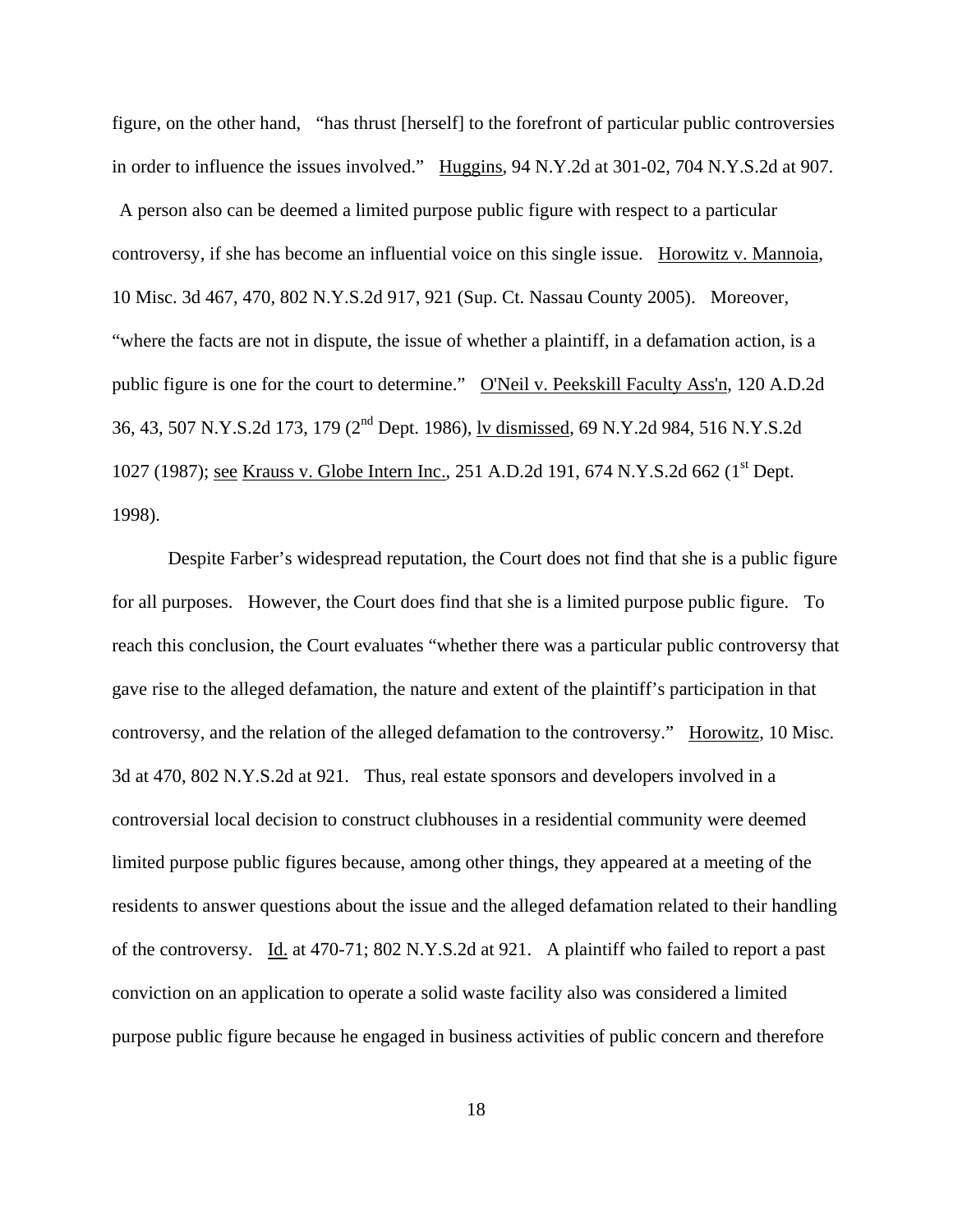"thrust himself into the forefront of a public controversy." Cholowsky v. Civiletti, 69 A.D.3d 110, 115-16, 887 N.Y.S.2d 592, 597 (2nd Dept. 2009).

As described in greater detail above, the complaint in this action states that Farber is a journalist who has covered AIDS for various publications since the 1980s – most notably for Spin, in her column "Words from the Front" between 1986 and 1994. Complt ¶¶ 10. She further indicates that her reputation is widespread enough that she speaks at schools and conferences, that her work is used in courses, and that she has participated in panels with prize winning scientists on this very subject. Complt ¶ 13. Also, as her brief in opposition to the converted motion notes, a former website which attacked the HIV dissenters prominently featured a photograph of Farber which had been splattered in blood; she annexes a copy of the photograph to her opposition papers. Although her purpose is to show the animus of the traditional HIV/AIDS community and impugn defendants' motives in making their statements against her, it also illustrates dramatically that, to AIDS activists angry at the dissenters, Farber has a celebrity status and notoriety.

Finally, Farber acknowledges that the article "Out of Control" appeared in Harper's magazine, which has a widespread reputation; that the publication of "Out of Control" generated enormous attention and publicity not only for the article but for her as its author, resulting in a series of articles about both; that internationally known members of the traditional HIV/AIDS community felt compelled to publish a lengthy document refuting the contentions in "Out of Control." Complt ¶¶ 16-17. Moreover, and very significantly, Farber was at the center of the particular public controversy which gave rise to the alleged defamation – the issuance by an international organization of its Clean Hands Award to her and Duesberg during National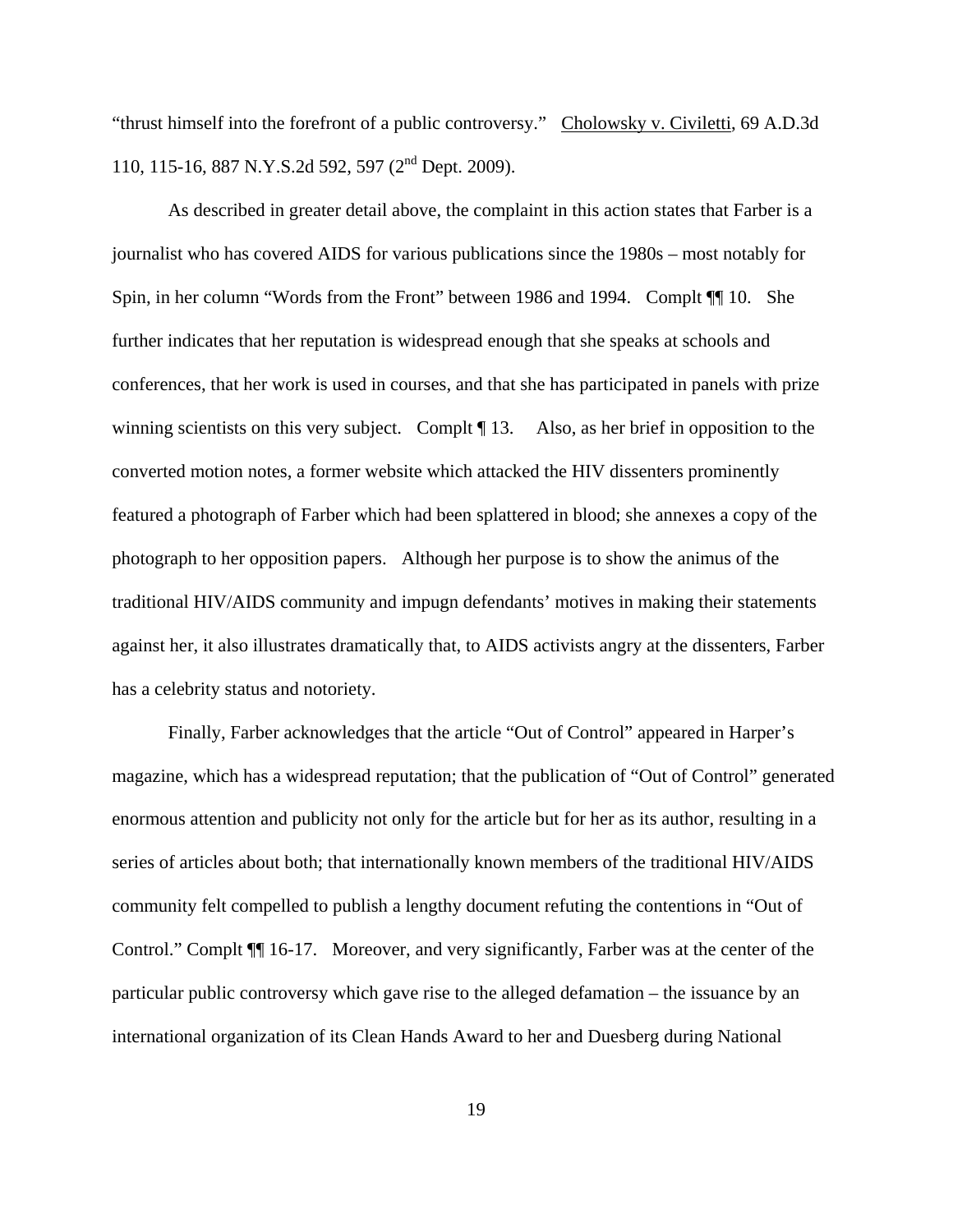Whistleblowers' Week in Washington, D.C.. Complt  $\P$  19-20. The complaint acknowledges that the Week itself involved current and former members of Congress and members of several coordinating organizations. Complt ¶ 20. Furthermore, the complaint acknowledges that the decision to issue the award to her was significant enough that Jefferys' email made its way to, among others, a member of Congress, major newspapers including the Washington Post, and the organizers of Whistleblowers' Week. Complt ¶ 22. Thus, Farber's own complaint and the papers she submits in opposition to this motion establish that, in the limited context of issues surrounding AIDS and HIV dissenters and the question of whether HIV causes AIDS, she is a public figure.

Jefferys' second argument for applying a heightened level of scrutiny is that the alleged defamation involves a matter of public concern. Where a matter of public concern is involved, courts have the central goal of "assuring full and vigorous exposition and expression of opinion." Immuno AG. v. Moor-Jankowski, 77 N.Y.2d 235, 255, 566 N.Y.S.2d 906, 917 (1991). To determine whether the content is "within the sphere of legitimate public concern" a court must consider "the context of the writing as a whole" and examine its "content, form and context." Huggins, 94 N.Y.2d at 302, 704 N.Y.S.2d at 908. As indicated earlier, if a matter is one of public concern even a private figure must show "that the publisher of the allegedly defamatory statement 'acted in a grossly irresponsible manner without due consideration for the standards of information gathering and dissemination gather ordinarily followed by responsible parties.'" Cottrell, 26 A.D.3d at 786, 809 N.Y.S.2d at 715 (quoting Chapadeau v. Utica Observer-Dispatch, 38 N.Y.2d 196, 199, 379 N.Y.S.2d 61, 64 (1975)); see Porcari v. Gannett Satellite Information Network, Inc., 50 A.D.3d 993, 856 N.Y.S.2d 217 (2<sup>nd</sup> Dept. 2008). A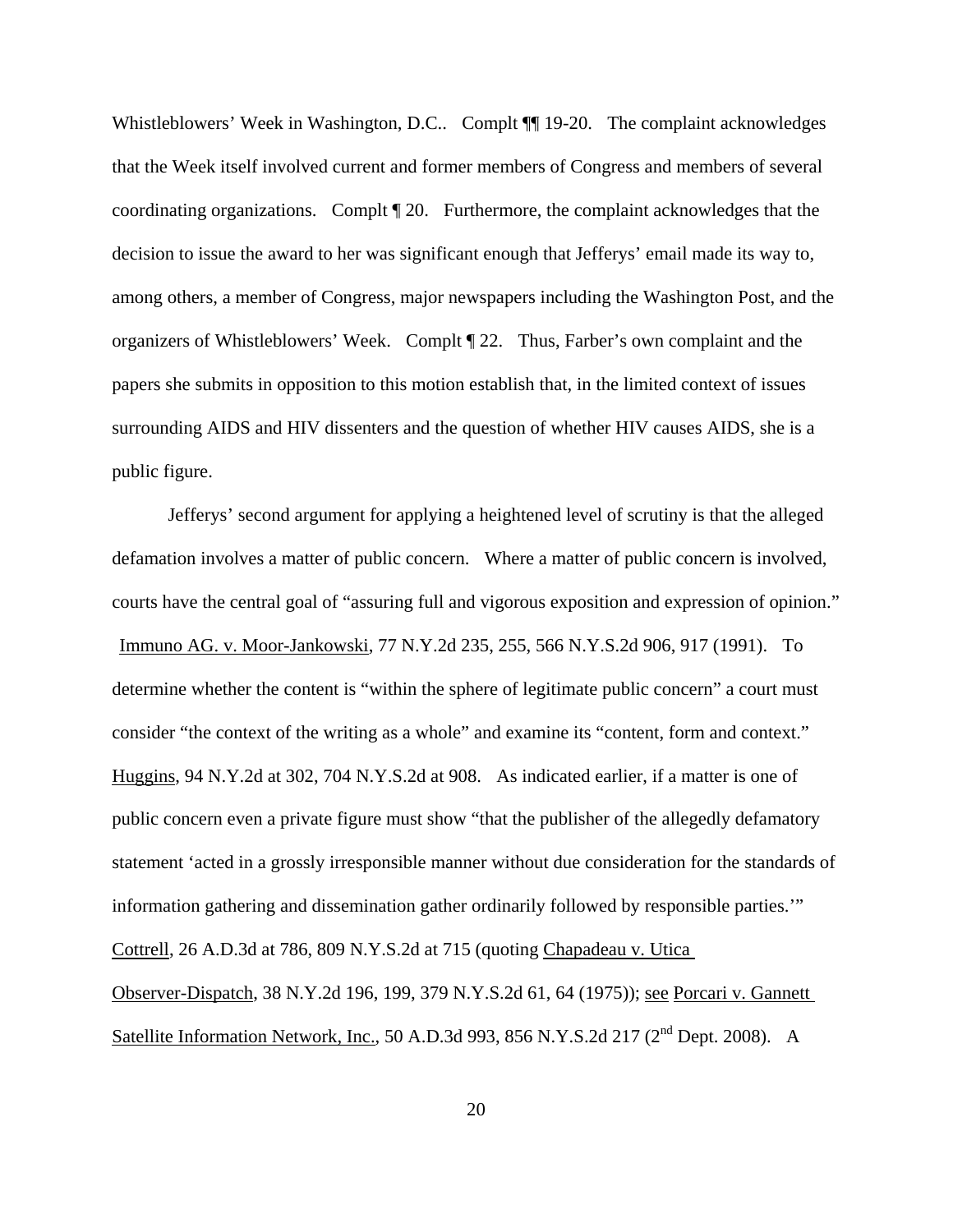higher level of scrutiny applies because, though it is important to protect to a party's reputation from defamatory statements, Courts must be "vigilant about the potential 'chilling effect' the threat of defamation actions can have on public debate." 600 West  $115^{th}$  Str. Corp. v. Von Gutfeld, 80 N.Y.2d 130, 137, 589 N.Y.S.2d 825, 828 (1992).

Finally on this point, the Court notes that letters to the editor have a "public forum function . . . closely related in spirit to the marketplace of ideas. . . ." Immuno AG. v. Moor-Jankowski, 77 N.Y.2d at 255, 566 N.Y.S.2d at 917. The values of this system "are best effectuated by according defendant some latitude to publish a letter . . . on a matter of legitimate public concern-the letter's author, affiliation, bias and premises fully disclosed, rebuttal openly invited-free of defamation litigation." Id. Here, where public discourse about the Clean Hands Award was invited, where the Award itself and the issues discussed in the article are of public concern, and where Jefferys simply participated in this discourse, the Court concludes that similar values are at stake.

It does not appear that Farber challenges the contention that the matters at hand are of public concern. Moreover, it does not appear that she can in good faith assert that the issues to which she has devoted the majority of her career as a journalist are not issues of public concern and/ importance. Questions concerning the cause of and treatment for AIDS, which has caused an international health crisis for the past few decades, are clearly of public concern. The huge fallout from Farber's article shows the public nature of the controversy, as it generated articles in several well known magazines and newspapers and resulted in the highly publicized "56 Errors" document. The Semmelweiss Society's Award, the national attention afforded to Whistleblower's Week, and the fact that members of Congress were involved and had input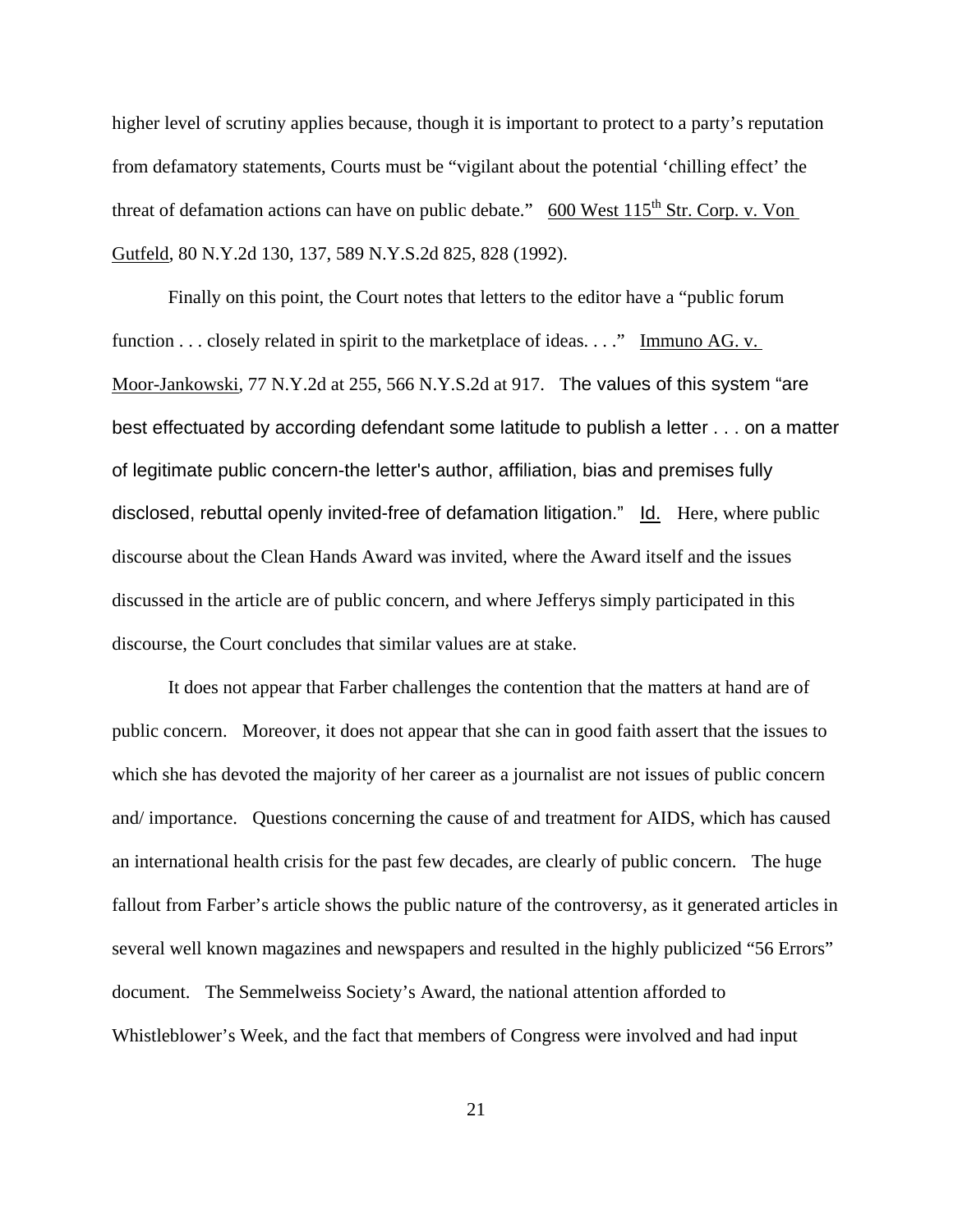regarding the event – all of this show that the award, too, was a matter of public concern. Given this, even if Farber were deemed a private rather than a public figure, at the very least she must show that Jefferys acted in a grossly negligent manner.

## B. Malice or Gross Negligence

Because the Court concludes she is a public figure in the context of this issue, Farber bears the burden upon Jeffery's converted summary judgment motion to produce evidence not only showing the purported falsity of the statement but showing that Jefferys made those false statements with actual malice. See Roche v. Hearst Corp., 53 N.Y.2d 767, 769, 439 N.Y.S.2d 352, 353 (1981). In this converted summary judgment motion, Jefferys persuasively claims that plaintiff cannot raise an issue of fact as to malice. For the purpose of a defamation claim, it is insufficient to show that a defendant disliked the plaintiff and harbored ill will against her. Farrakhan v. N.Y.P. Holdings, Inc., 168 Misc. 2d 536, 543-4, 638 N.Y.S.2d 1002, 1009 (Sup. Ct. N.Y. County 1995). Indeed, even "spite, hostility or deliberate intention to harm" is insufficient to show malice. Greenbelt Cooperative Pub. Ass'n v. Bresler, 398 U.S. 6, 10-11 (1970) (concluding that jury charge to the contrary was error of constitutional magnitude); see Kipper v. NYP Holdings Co., Inc., 12 N.Y.3d 348, 355 n4, 884 N.Y.S.2d 194, 198 n4 (2009). For actual malice to exist a defendant must have "published the false information about plaintiff with knowledge that it was false or with reckless disregard of whether it was false or not." Sweeney v. Prisoners' Legal Serv. of New York, Inc., 84 N.Y.2d 786, 792-93, 622 N.Y.S.2d 896, 899 (1995).

Moreover, this Court has "a constitutional duty to exercise independent judgment and determine whether the record establishes actual malice with convincing clarity." Freeman v.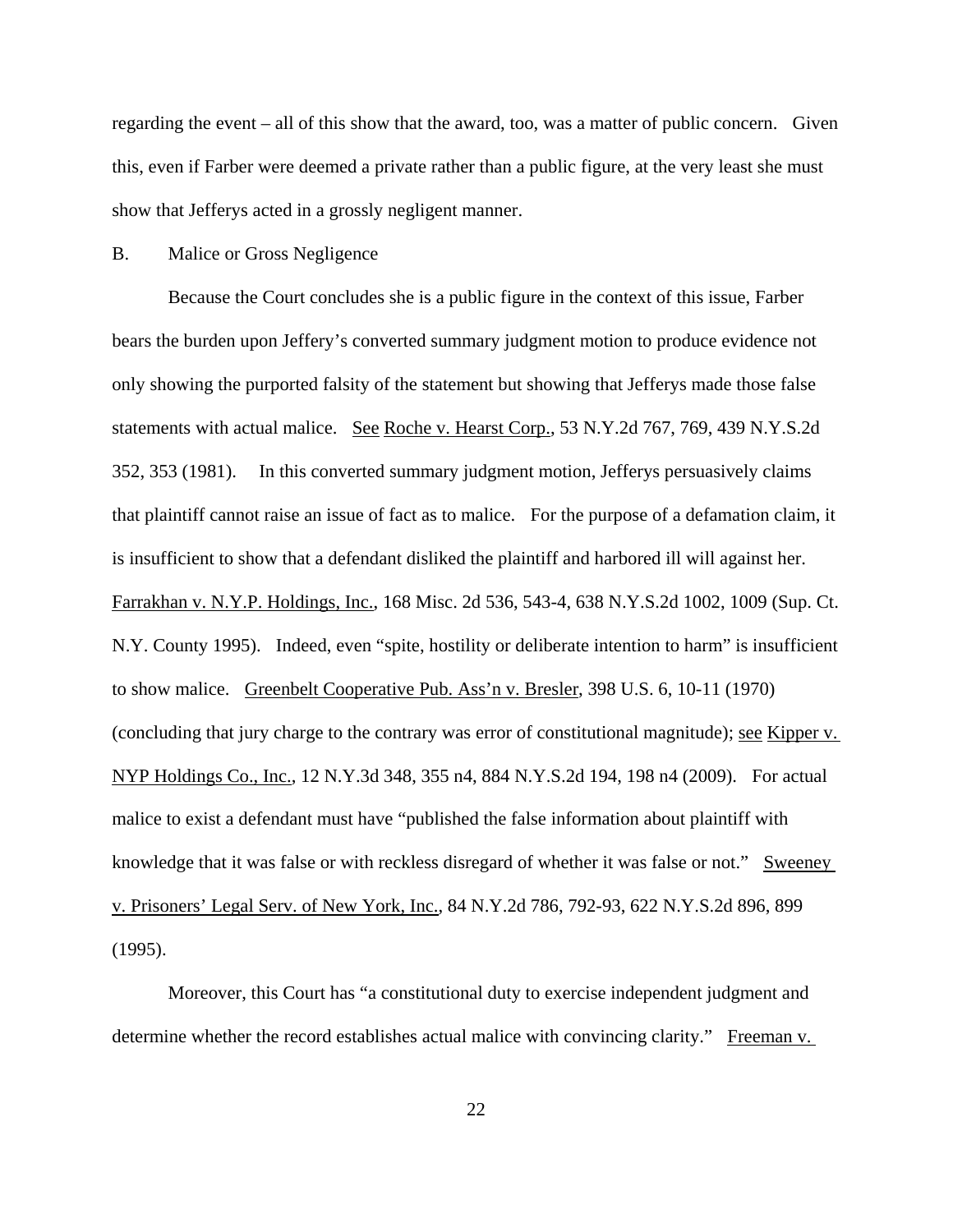Johnston, 84 N.Y.2d 52, 56, 614 N.Y.S.2d 377, 379 (1994)(citations and internal quotation marks omitted). This standard applies even in the context of a motion for summary judgment. Id. at 57, 614 N.Y.S.2d at 379. Indeed, before a court allows a case to proceed to trial, it must find "sufficient evidence favoring the moving party for a jury to return a verdict for that party.  $\dots$  If the evidence is merely colorable  $\dots$  or is not significantly probative  $\dots$ , summary judgment may be granted." Id. (citations and internal quotation marks omitted). The fact that this burden is considered daunting does not lessen it. See Gross v. New York Times Co., 281 A.D.2d 299, 299, 724 N.Y.S.2d 16, 17 (1<sup>st</sup> Dept.), <u>lv denied</u>, 96 N.Y.2d 716, 730 N.Y.S.2d 790 (2001).

Here, Jefferys argues that (1) his statements about Farber's inaccuracies as a reporter are true, (2) he did not act with reckless disregard of the truth, and (3) he was not grossly negligent in sending the email at issue. In support, Jefferys relies on his extensive background researching HIV and AIDS related issues, which this Court sets forth in the background section of this decision. See supra at pp. 3-4. In addition, he submits a plethora of materials to support his claims. Among other things, he annexes "56 Errors," to which he was a signatory along with several eminent researchers in the field. See supra at p. 13. Not only does "56 Errors" state that many of the statements in the Harper's article are misleading, false, unfair or biased, but it is heavily annotated with sources for these numerous refutations. In addition, Jefferys annexes The Durban Declaration, which states that HIV indisputably causes AIDS; the declaration was signed by over 5000 respected members of the traditional HIV/AIDS community when it first was generated in 2000. There are articles from publications as prestigious in the field as The New England Journal of Medicine, the Morbidity and Mortality Weekly Report, and the Journal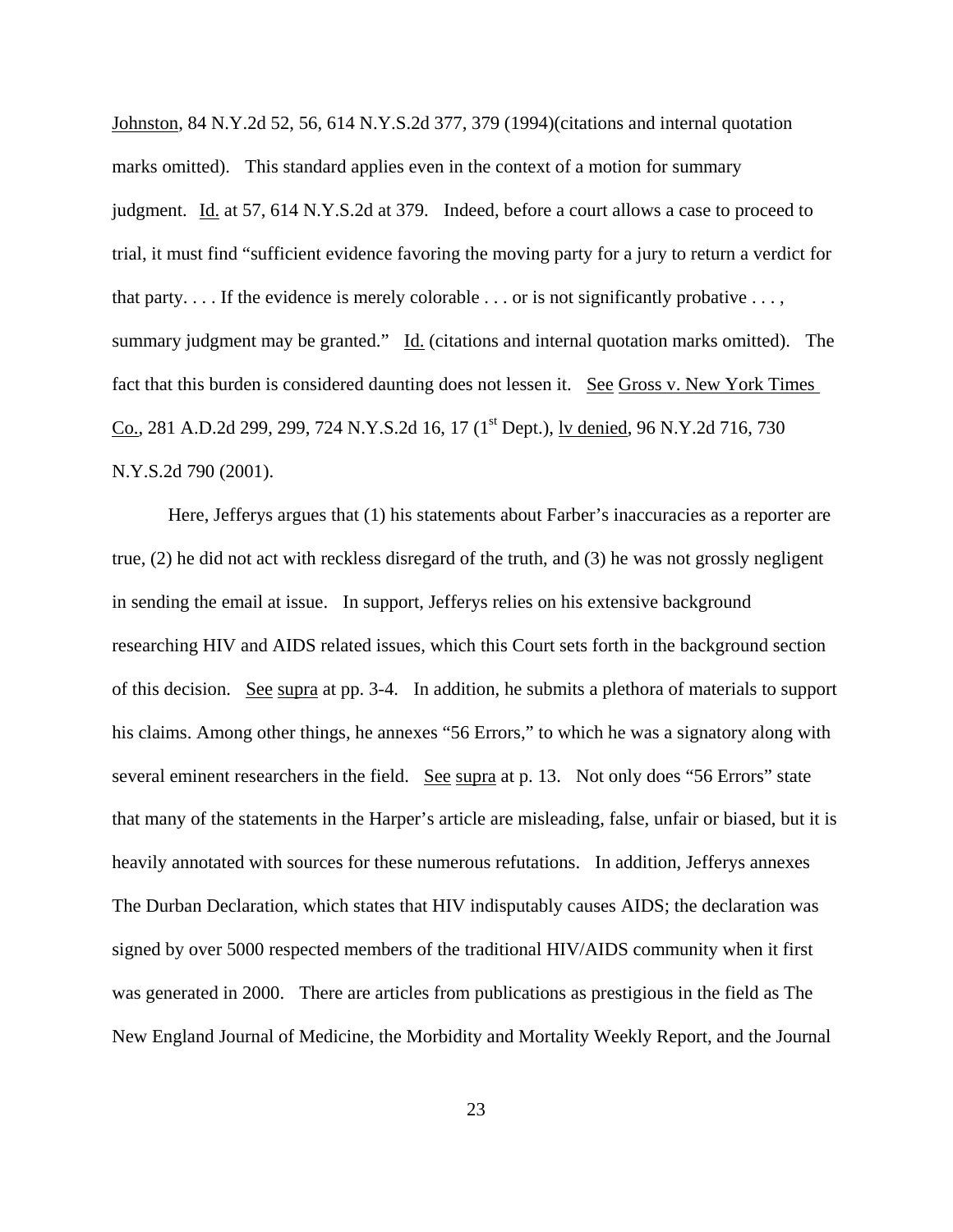of the American Medical Association, among others. In particular he submits articles which support the conclusion that nevirapine and other medications reduce the risk of transmission of HIV from pregnant women to their children in utero. In his current affidavit, Jefferys uses these documents to refute statements contained in "Out of Control" and other of Farber's writings. In particular, he quotes articles of Farber's which purportedly report the results of various studies, and then quotes the medical journals and studies themselves in an effort to show eight inaccuracies and/or misleading statements in Farber's articles ("the eight inaccuracies").

Farber clearly disputes the definitiveness of these studies; as stated, one of her goals as a journalist is to show these studies are not definitive and to raise questions which hopefully lead to further exploration. However, "so long as the [defendant] relied on at least one authoritative source and had no good reason to doubt the veracity of that source or the accuracy of the information he or she provided, even if that information ultimately proved to be incorrect or false, the publisher has appropriately discharged its duty." Visentin v. Haldane Cent. School Dist., 4 Misc.3d 918, 922, 782 N.Y.S.2d 517, 520 (Sup. Ct. Putnam County 2004). Here, Jefferys relied on numerous reliable sources. Thus, Jefferys did not exhibit constitutional malice or gross irresponsibility when he relied on them and on his own prior professional research to reach his conclusions about Farber's work as a journalist in "Out of Control" and her other writings. See also Cottrell, 26 A.D.3d at 786-87, 809 N.Y.S.2d at 715 (reliance on court pleadings was not grossly irresponsible). For similar reasons, Farber's attempts to show that Jefferys is guilty of committing these inaccuracies – that he "spun" or misunderstood the documents he accuses her of "spinning" or misunderstanding – are inadequate to show that his reliance on these authorities constitutes constitutional malice or manifests gross irresponsibility.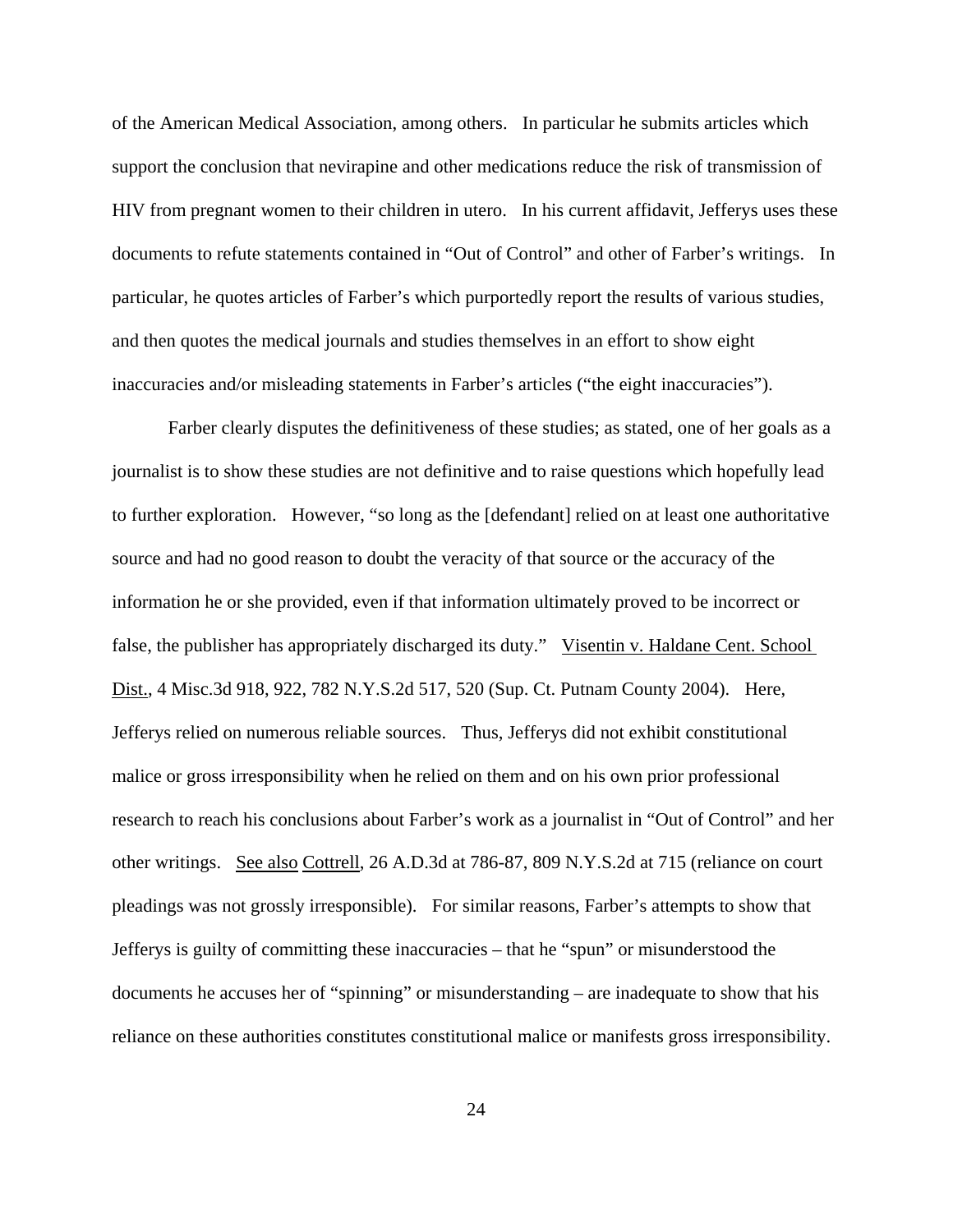Also for similar reasons, Farber cannot show that Jefferys exhibited gross negligence or malice when he relied on his research and experience. See Crucey v. Jackall, 275 A.D.2d 258, 258-59, 713 N.Y.S.2d 20, 20 (1<sup>st</sup> Dept. 2000).

Moreover, the parts of Farber's affidavit which criticize Jefferys' critique of her research contain comments which actually militate in favor of dismissal of the claims against Jefferys. She states that he "makes very tall mountains out of nothing or tiny anthills," Farber Aff. at ¶ 20; that he "takes issue" with statements in her articles,  $\underline{\text{id}}$ . at  $\P$  26; that he "gives his own opinion" about efficacy of AZT, id. at ¶ 29; that he counters her accurate assessment of the results of a long term study with the results of a short term study – an implicit contention that he misunderstood or conflated the data, see id. at ¶¶ 37-39; and that he quibbles and misses the larger point of one of her statements,  $id$  at  $\P$  40. Together, this suggests that, if Farber were correct, Jefferys is wrong or confused about her writings or else expressing his opinion about them. This is not sufficient to show malice or gross negligence.

C. Rhetoric

Farber objects particularly to Jefferys' use of the term "liar" and his claim that she has twisted facts and distorted the truth. She states that, as she is a journalist, these contentions are especially damaging to her. For all the reasons stated above, the Court finds that Jefferys was not grossly negligent or malicious in the context of defamation law when he asserted that Farber twisted the facts and data and presented a version of the facts that lacked credibility. As for the word "liar," it is a much closer call; it is one thing for Jefferys to legitimately believe, and publicly state in impassioned terms that Farber spreads inaccurate information about AIDS recklessly, often misunderstanding or distorting the medical and scientific evidence. To call her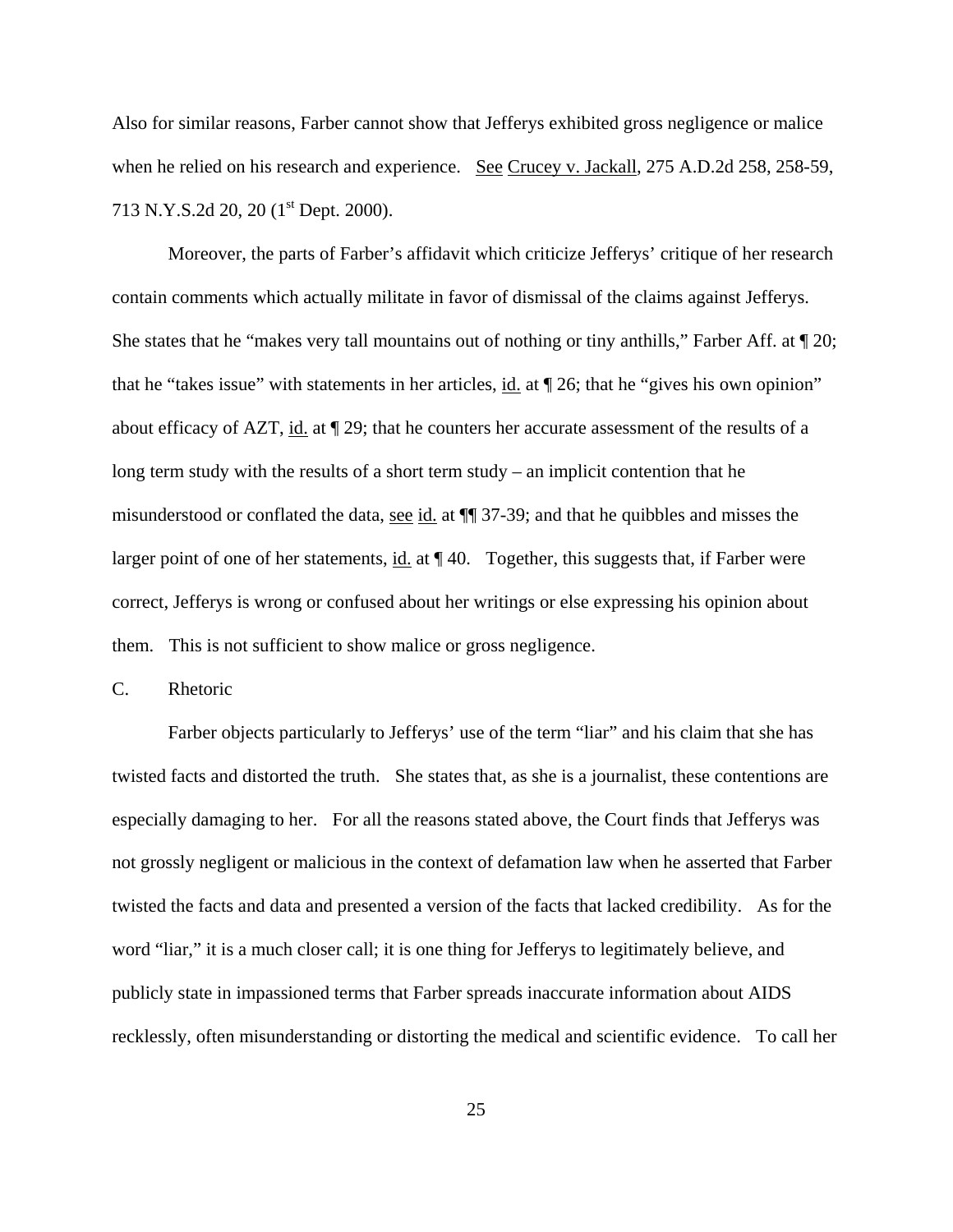a liar, however, is different; as she states, her reputation as a journalist can be damaged by this contention. See, e.g., Brach v. Congregation Yetev Lev D'Satmar, Inc., 265 A.D.2d 360, 696 N.Y.S.2d 496 ( $2<sup>nd</sup>$  Dept. 1999). However, while Jefferys does not argue that his email consists of unprovable statements of opinion – in fact, he declares the opposite – in the brief on his pre-converted motion he notes the greater leeway his speech has where, as here, a matter of public concern. Furthermore, he states that in the context of the heated public debate on this issue, his use of the words "liars" and "frauds" are nonactionable opinion.

After careful consideration, the Court agrees with defendant Jefferys. The First Department recently noted that "[e]ven apparent statements of fact may assume the character of statements of opinion, and thus be privileged, when made in public debate, heated labor dispute, or other circumstances in which an audience may anticipate [the use] of epithets, fiery rhetoric or hyperbole." Sandals, 86 A.D.3d at 41-42, 925 N.Y.S.2d 407, 414 (quoting Steinhilber v. Alphonse, 68 N.Y.2d 283, 294, 508 N.Y.S.2d 901 [1986]). Hyperbolic rhetoric which intends to discredit a rival also is not actionable. Joyce v. Thompson, Wigdor and Gilly LLP, No. 06 Civ. 15315(RLC)(GWG)(S.D.N.Y. June 3, 2008)(avail at 2329227, at \*10). Thus, in the aftermath of a bitter labor dispute the use of the word "scab" was deemed rhetoric and not actionable. Steinhilber, 68 N.Y.2d 283, 508 N.Y.S.2d 901. In another action involving a public and heated fight between various parties, the First Department found that both the use of the word "criminal" and the accusation that the plaintiff intended to destroy the beaches in the community were nonactionable rhetoric. Galasso v. Saltzman, 42 A.D.3d 310, 839 N.Y.S.2d 731 (1<sup>st</sup> Dept. 2007).

"The infinite variety of meanings conveyed by words – depending on the words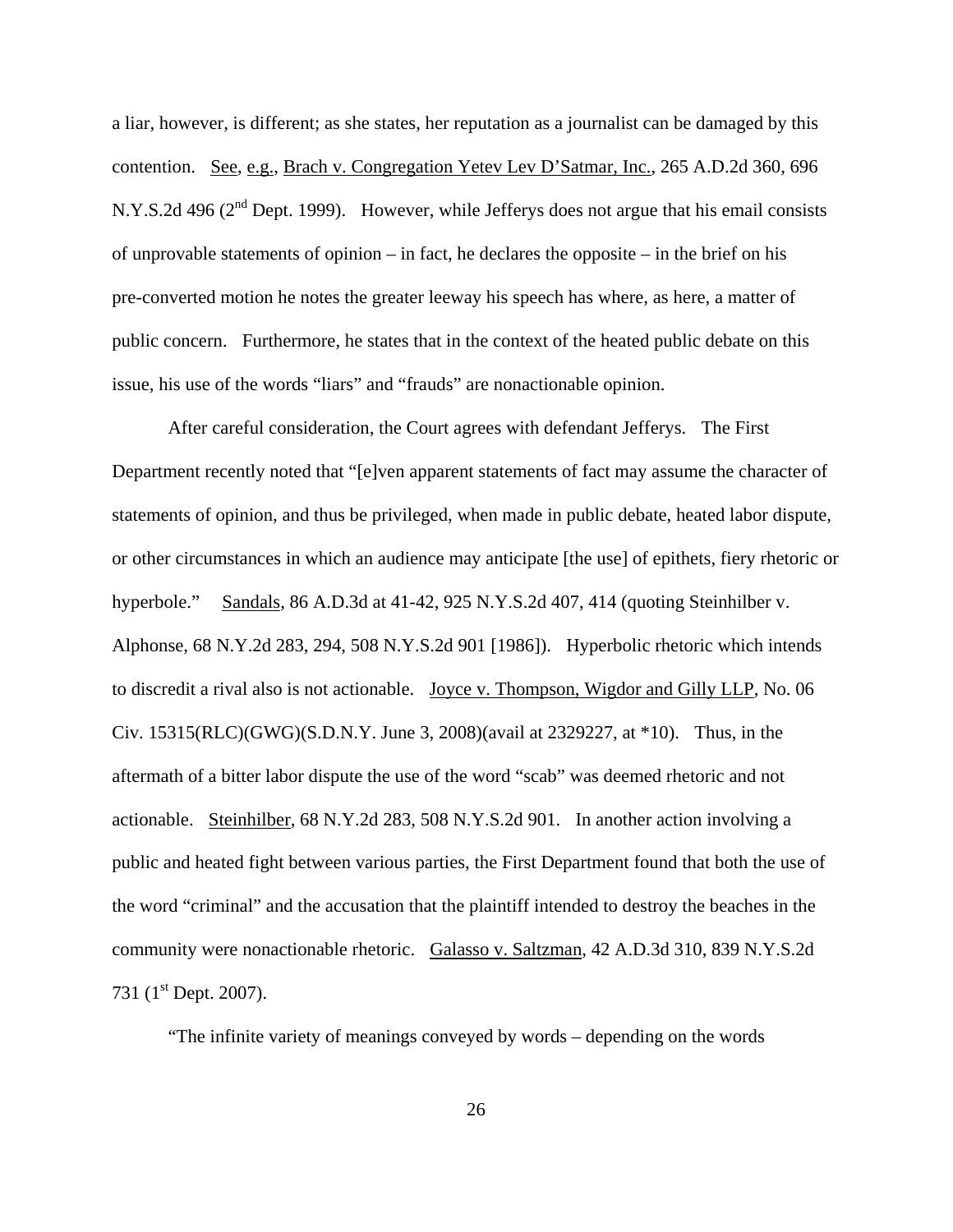themselves and their purpose, the circumstances surrounding their use, and the manner, tone and style with which they are used – rules out . . . a formulistic approach." Steinhilber, 68 N.Y.2d at 291, 508 N.Y.S.2d at 905. Courts therefore are accorded the discretion and flexibility to consider all relevant factors in reaching a conclusion on the issue of whether a particular word is defamatory in a given instance. See id. at 291-92, 508 N.Y.S.2d at 905. Thus, although at times it has been deemed actionable under the defamation laws, the use of the word "liar" also has been considered rhetoric when uttered in the context of some heated public debates. See e.g., Present v. Avon Products, Inc., 253 A.D.2d 183, 687 N.Y.S.2d 330 (1<sup>st</sup> Dept. 1999); <u>Ram v.</u> Moritt, 205 A.D.2d 516, 517, 612 N.Y.S.2d 671, 672 (2<sup>nd</sup> Dept. 1994).

In the case at hand, all the documents, including Farber's complaint, contains dramatic, heated and frequently pejorative language. Farber herself describes Jefferys as an "operative" in her complaint and in her affidavit. See Complt at ¶; Farber Aff. at ¶ 17. Through the various references to him and other "so-called activists" in the Harper's piece, she strongly suggests that Jefferys and others lie, twist facts or hide data in order to remain in the good graces of the pharmaceutical companies which support them financially. She also accuses him of lying about whether there is a debate as to the cause of AIDS. See Farber Aff. at ¶ 43. Indeed, in her affidavit in support of her opposition, Farber hurls accusations at Jefferys which are strikingly similar to those he has hurled at her. Moreover, as described already in detail, the language in the complaint, in the Farber and Jefferys affidavits, and in the email which forms the basis of Farber's complaint are typical examples of the accusations which some of the dissenters and some members of the traditional HIV/AIDS community trade back and forth. Therefore, the Court finds the language at issue nonactionable, and it does not find Farber's well-crafted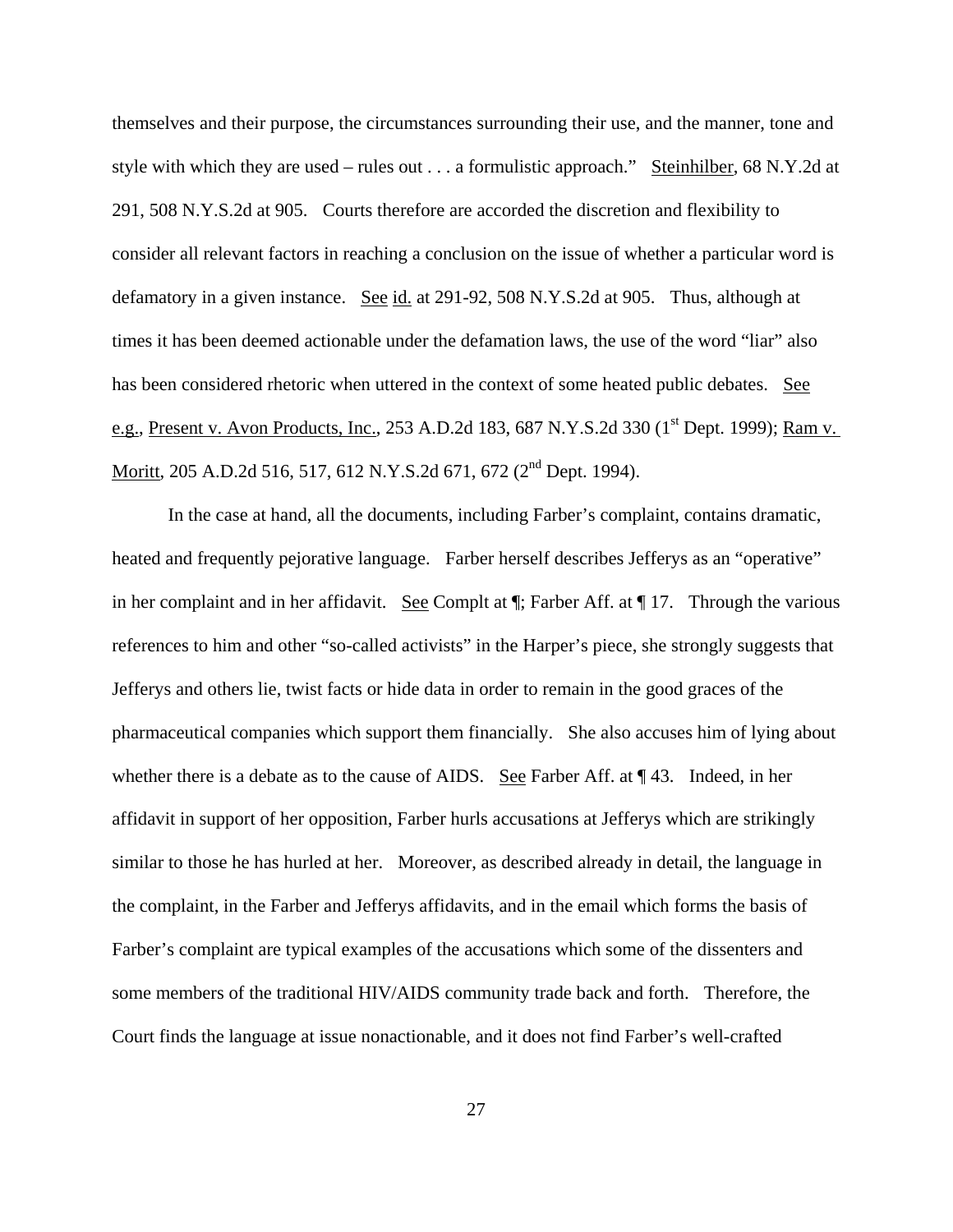arguments to the contrary persuasive.

D. The Peters Affidavit

As part of her opposition to the converted motion, Farber submits the affidavit of Clark Peters, founder and principal investigator of The Office of Medical & Scientific Justice (OMSJ)(http://www.omsj.org/). Peters has an honorable background in the Marine Corps and the Los Angeles Police Department. However, his affidavit does not further Farber's arguments. Peters holds himself out as an expert in evaluating Farber's integrity based on his "more than 2500 interviews and physical examinations of heroin, cocaine and methamphetamine addicts," adding – incorrectly and in a conclusory fashion – that courts generally "take judicial notice that drug addicts are pathological liars." Peters Aff. at  $\P$  5. He also points to the fact that he is a licensed commercial pilot and scuba diver as evidence of his general acumen. Id. at ¶ 6. None of these qualifications makes him particularly suited to evaluate the issues at hand.

Peters' comments about medical and scientific corruption are not directly pertinent to the issue of whether Jefferys acted with constitutional malice or gross irresponsibility when he sent the email in question. That is, Peters presents no evidence which connects the alleged medical or scientific corruption to Jefferys. His observation of Farber, which led him to conclude that she has not manipulated evidence, has no bearing on whether Jefferys defamed her. His comments about the allegedly defamatory claims and nefarious conduct of the non-moving defendants are not pertinent to Jefferys.

Apparently in an attempt to show Jefferys' malice against Farber, Peters sets forth comments Jefferys allegedly posted about Farber's award on various websites – which, for the sake of argument, the Court accepts as accurate depictions of Jefferys' postings and emails. For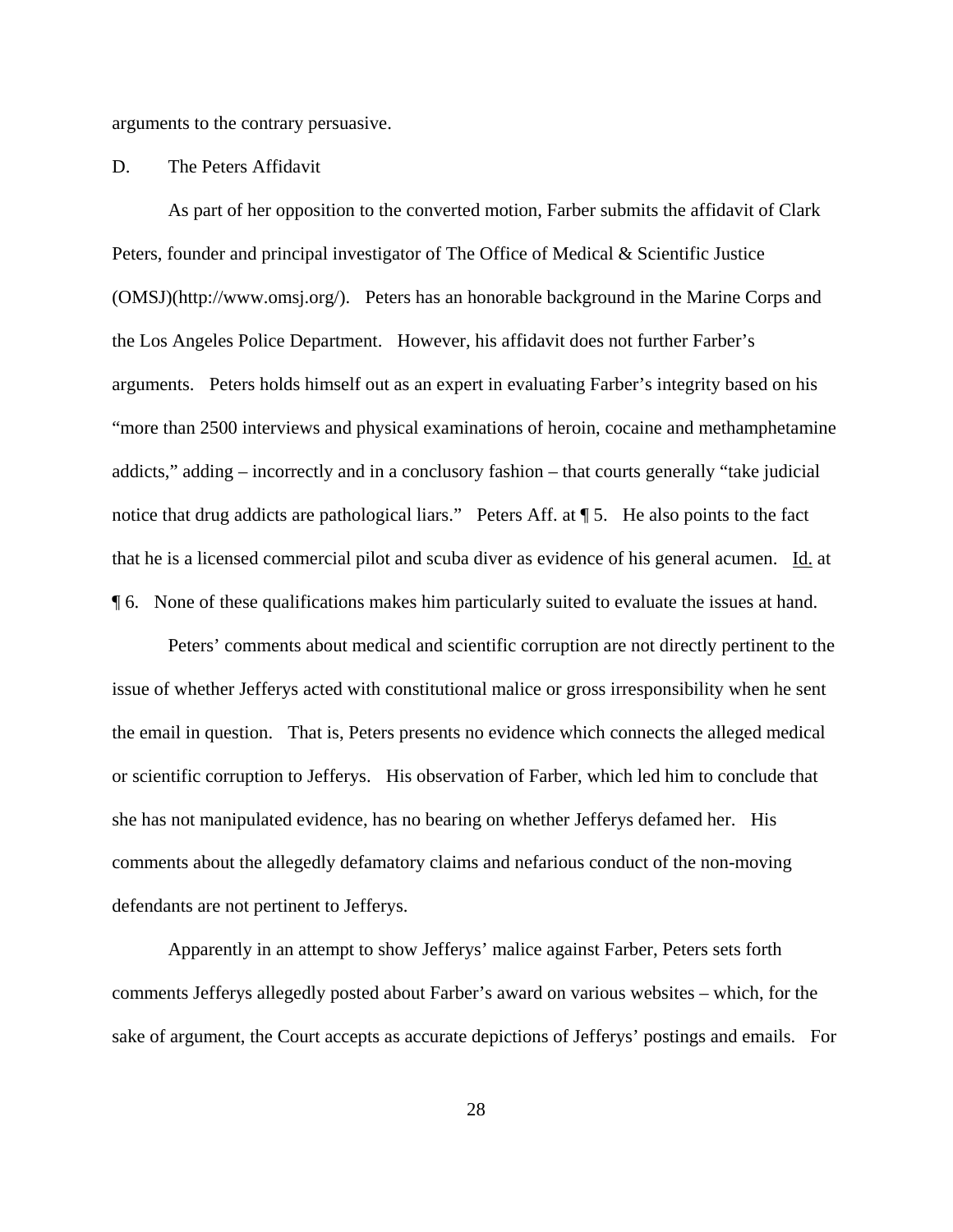example, in encouraging people to protest the decision to bestow the Clean Hands Award upon Farber, Jefferys allegedly stated that "the simplest talking points are that Farber and Duesberg aren't whistleblowers, they're liars. The examples are many, the quote about stopping ART saving lives is probably the most egregious." Though this and the other quoted comments demonstrate a genuine desire to keep Farber from getting the Clean Hands Award, Jefferys acknowledges that he did not want Farber to receive the award. This goal does not show malice in a constitutional sense unless Jefferys also demonstrated reckless disregard for or gross indifference to the truth. The quotes Peters ascribes to Jefferys in his affidavit, if accurate, suggest that Jefferys sincerely believed in the truth of what he was saying. Peters has not presented any data which supports his claim that "Jefferys' intent was . . . part of a sustained and coordinated effort among the pharmaceutically-funded activists . . ." to silence Farber and Duesberg although he knew he was uttering lies about them. Id. at  $\P$  75. Other comments by Peters also do nothing to enhance Farber's argument.

### Conclusion

Finally, Farber points out that often there has been discovery at the time that a court determines a summary judgment motion even in the context of a defamation case. On this basis, she contends summary judgment is premature. However, it is permissible for a court to convert a preanswer motion to dismiss to one for summary judgment on notice to the parties where the parties have ample evidentiary support in support of their contentions. See Four Seasons Hotels Ltd. v. Vinnik, 127 A.D.2d 310, 318, 515 N.Y.S.2d 1, 6-7 (1<sup>st</sup> Dept. 1987). In this instance the parties have assembled volumes of data relating to the issues at hand – both in preparation for this motion and during the course of their careers studying HIV and AIDS and the medications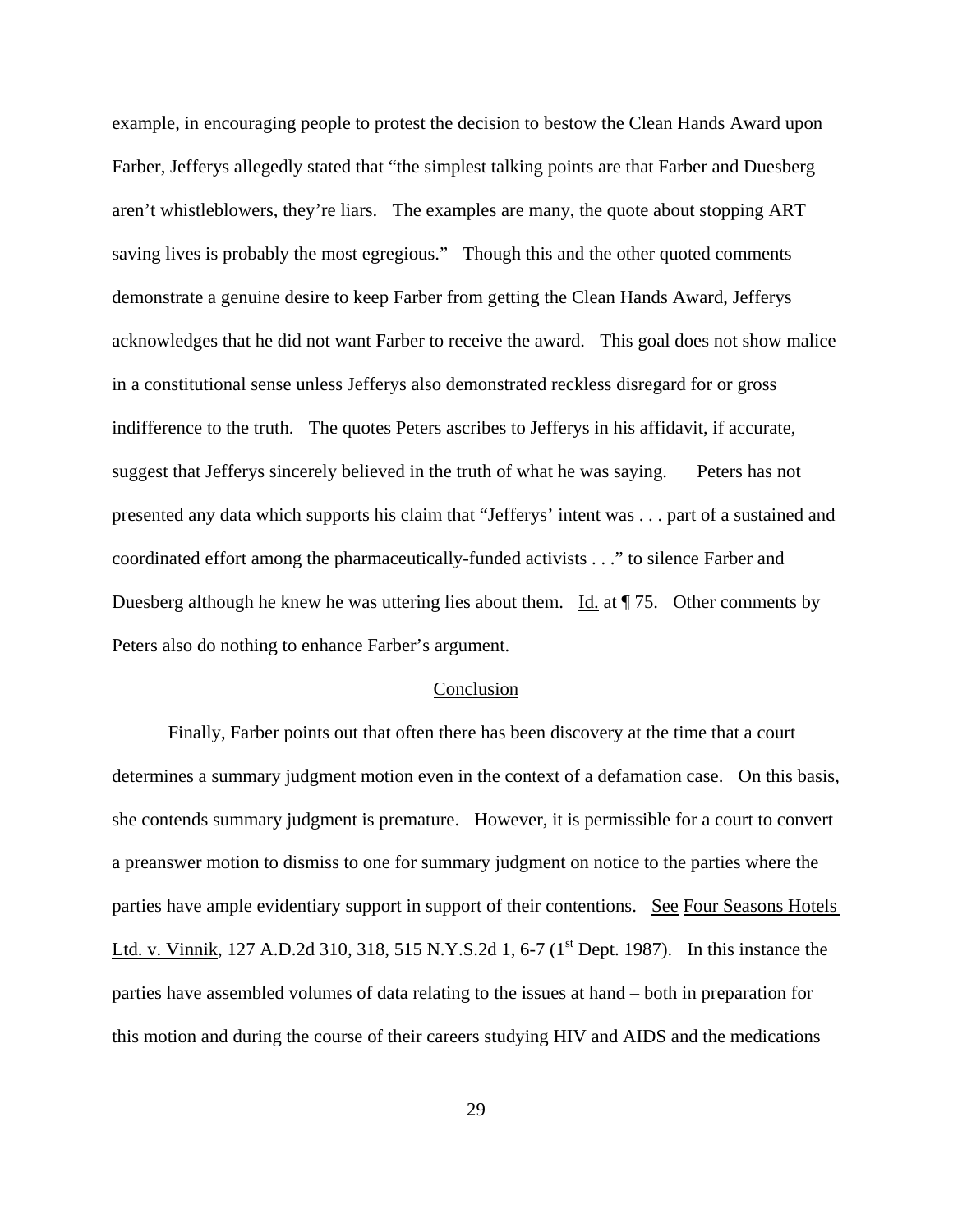used to treat them. The materials they have submitted to the Court, along with Jefferys' longstanding and public positions on the relevant issues – which, moreover, he has established through the annexed documents and references to various websites – are sufficient to enable the Court to determine as a matter of law that Jefferys has not been grossly negligent and has not acted with constitutional malice.

For the reasons above, the Court concludes that Farber is a limited purpose public figure, and thus she must raise a triable issue as to Jefferys actual malice. As she cannot do so, the Court dismisses all claims asserted against him. Alternatively, the Court notes that the questions at issue are of great public concern and, in light of the overwhelming amount of academic, scientific and medical evidence on which Jefferys relies, Farber cannot show he made his statements with gross irresponsibility even though she vigorously disagrees with him. As the Court resolves the motion on these bases, it does not reach Jefferys' argument that his statements were not defamatory because they are true; at any rate, this issue is best addressed by experts in the medical and scientific community. The Court notes that it has considered all the other parties' contentions although it does not include every single point in this discussion.

Accordingly, for the reasons above, it is

ORDERED that the motion for summary judgment is granted and the claims as asserted against defendant Jefferys are severed and dismissed.

## ORDERED: